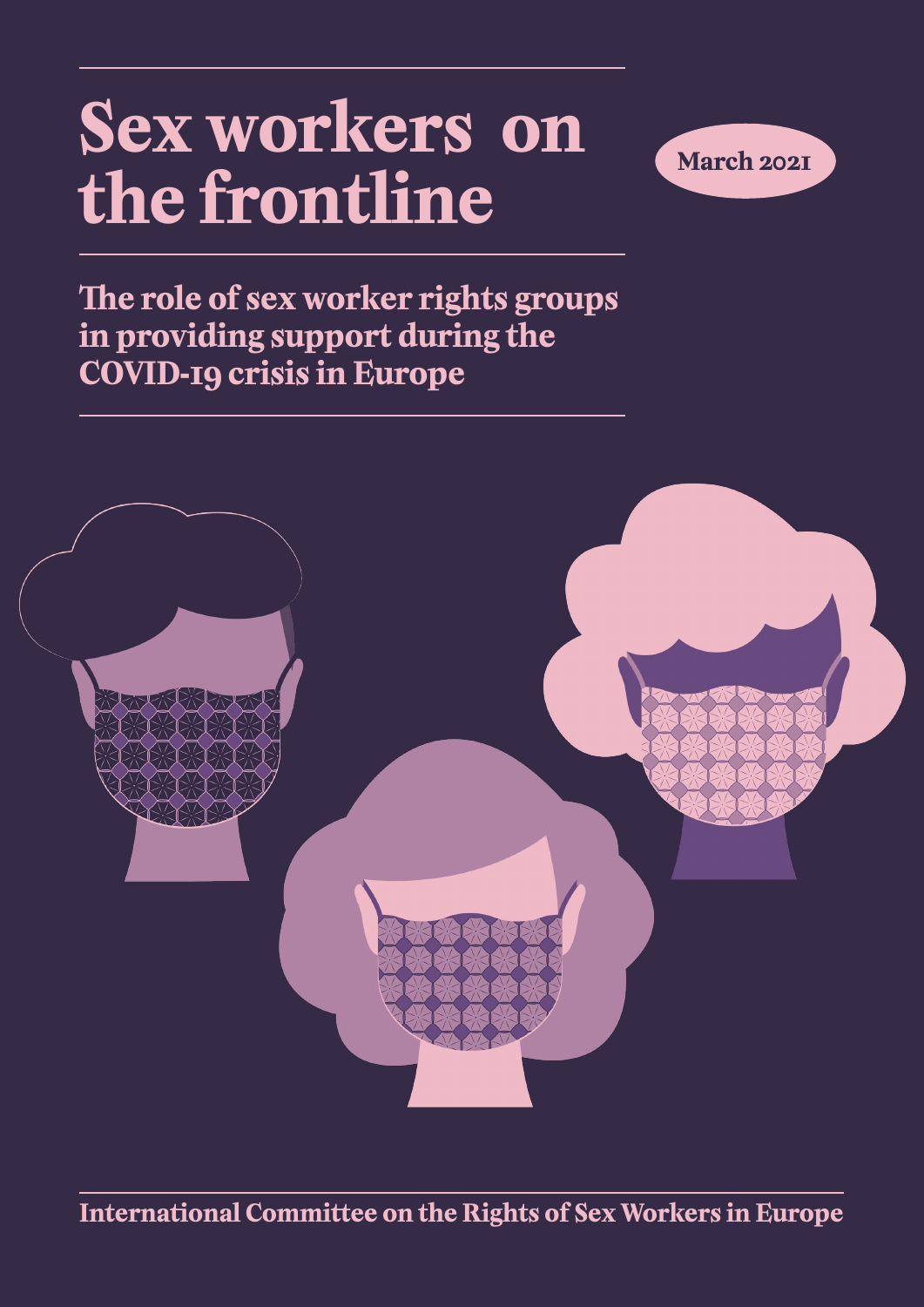# **Contents**

|              | <u>Introduction</u>                                                                           | $\overline{3}$               |
|--------------|-----------------------------------------------------------------------------------------------|------------------------------|
| $\mathbf{2}$ | <b>Impact of COVID-19 on sex workers</b>                                                      | $\overline{5}$               |
|              | Socio-economic impact<br><b>Impact on health</b>                                              | $\overline{\mathbf{5}}$<br>8 |
|              | <b>Impact on safety</b>                                                                       | IO                           |
| $\bf{3}$     | Community-based support by sex                                                                |                              |
|              | worker organisations                                                                          | <b>I3</b>                    |
|              | <b>Financial and direct support to sex workers</b><br>Advocacy around sex workers' rights and | <b>I3</b>                    |
|              | inclusion in support schemes                                                                  | <b>14</b>                    |
|              | Belgium: UTSOPI<br><b>France: ACCEPTESS-T</b>                                                 | I5<br>I5<br>I5<br>I5         |
|              | <b>Norway: PION</b>                                                                           |                              |
|              | UK: English Collective of Prostitutes<br>and Umbrella Lane                                    | <b>16</b>                    |
| 4            | <b>Recommendations</b>                                                                        | I7                           |
|              | Annex: Timeline of COVID-19                                                                   |                              |
|              | restrictions                                                                                  | 19                           |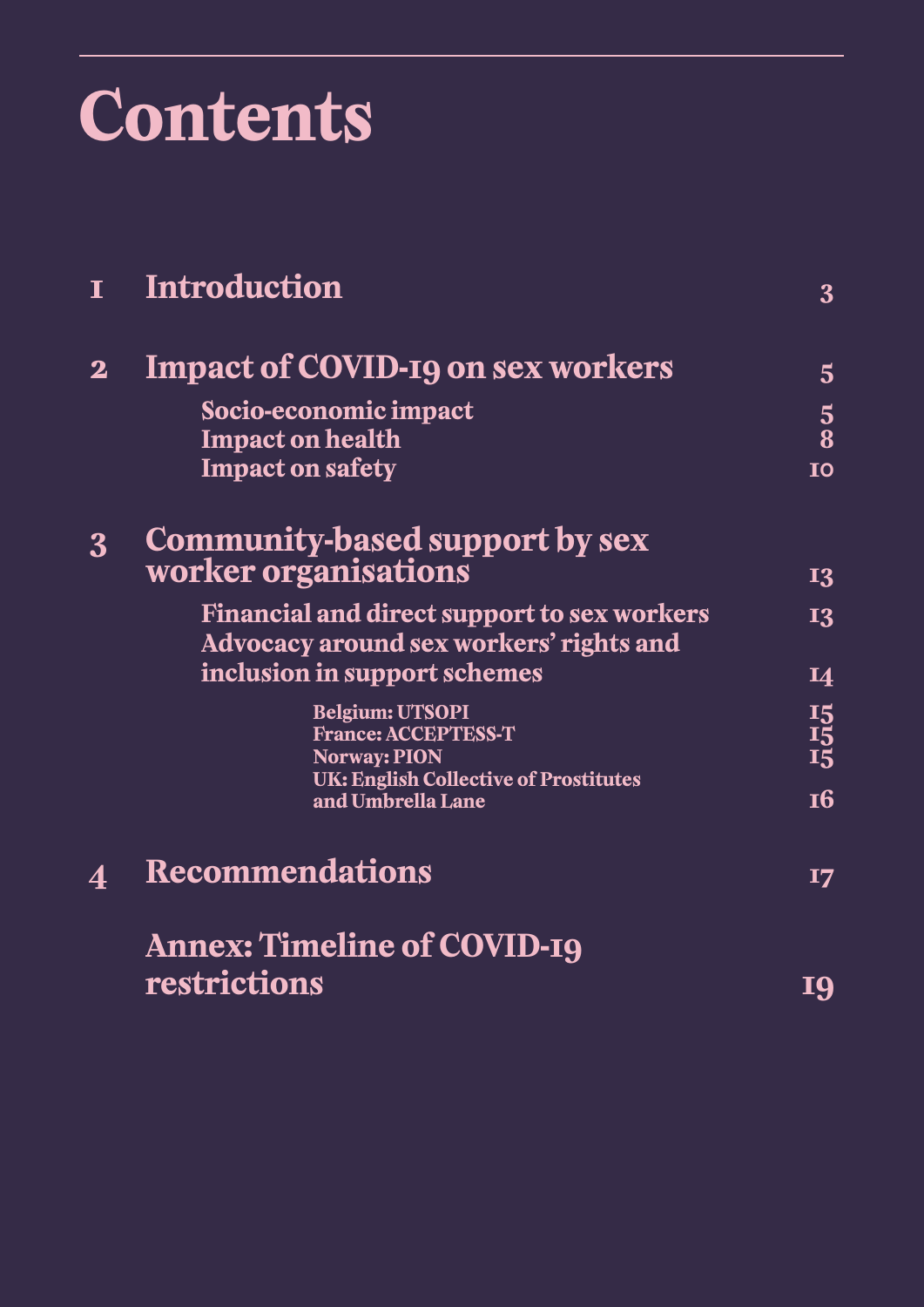# <span id="page-2-0"></span>**Introduction**

Marginalised and minority communities, such as people of colour, women, (undocumented) migrants, disabled and LGBT people have all faced deepening pre-existing inequalities during the COVID-19 crisis in Europe. The pandemic has significantly exacerbated these populations' social, economic, and political vulnerabilities and has exposed the ways in which excluded groups are forced to operate on the economic and social margins, in precarious circumstances, without state protection.<sup>1</sup>

The majority of sex workers in Europe belong to one or more of these groups, which have experienced great obstacles to obtaining healthcare, accessing basic necessities, and living without fear of abuse and violence ever since the outbreak of the pandemic. Those belonging to multiple marginalised communities and living precariously and/or unemployed or not formally employed, including the majority of sex workers, were amongst the first to feel the impact of government restrictions and the introduction of strict lockdowns in 2020, as we will later illustrate in this report.

1. See: Nobody Left Outside (2020). NLO briefing paper. COVID-19 in marginalised groups: challenges, actions and voices. Available: [https://nobodyleftoutside.](https://nobodyleftoutside.eu/wp-content/uploads/NLO-COVID-19-Briefing-paper-Final-August-2020-updated.pdf) [eu/wp-content/uploads/NLO-COVID-19-Briefing](https://nobodyleftoutside.eu/wp-content/uploads/NLO-COVID-19-Briefing-paper-Final-August-2020-updated.pdf)[paper-Final-August-2020-updated.pdf.](https://nobodyleftoutside.eu/wp-content/uploads/NLO-COVID-19-Briefing-paper-Final-August-2020-updated.pdf); UN Women (2020). Policy brief: The impact of COVID-19 on women. Available: [https://www.unwomen.org/en/](https://www.unwomen.org/en/digital-library/publications/2020/04/policy-brief-the-impact-of-covid-19-on-women) [digital-library/publications/2020/04/policy-brief-the](https://www.unwomen.org/en/digital-library/publications/2020/04/policy-brief-the-impact-of-covid-19-on-women)[impact-of-covid-19-on-women](https://www.unwomen.org/en/digital-library/publications/2020/04/policy-brief-the-impact-of-covid-19-on-women); [https://picum.org/](https://picum.org/covid-19migrantsineurope) [covid-19migrantsineurope;](https://picum.org/covid-19migrantsineurope) Millett, Gregorio A. et al. (2020). Assessing differential impacts of COVID-19 on black communities, Annals of Epidemiology, Volume 47, 2020, pp. 37-44. Available: [https://www.sciencedirect.](https://www.sciencedirect.com/science/article/pii/S1047279720301769) [com/science/article/pii/S1047279720301769](https://www.sciencedirect.com/science/article/pii/S1047279720301769); ENAR (2020). Evidence of the impact of Covid-19 on racialised communities exposes need to address persistent inequalities and racism. Available: [https://www.enar-eu.](https://www.enar-eu.org/Evidence-of-the-impact-of-Covid-19-on-racialised-communities-exposes-need-to) [org/Evidence-of-the-impact-of-Covid-19-on-racialised](https://www.enar-eu.org/Evidence-of-the-impact-of-Covid-19-on-racialised-communities-exposes-need-to)[communities-exposes-need-to](https://www.enar-eu.org/Evidence-of-the-impact-of-Covid-19-on-racialised-communities-exposes-need-to)



*Sub-groups of sex workers mostly impacted by the COVID-19 crisis according to ICRSE members responding to ICRSE's community survey.*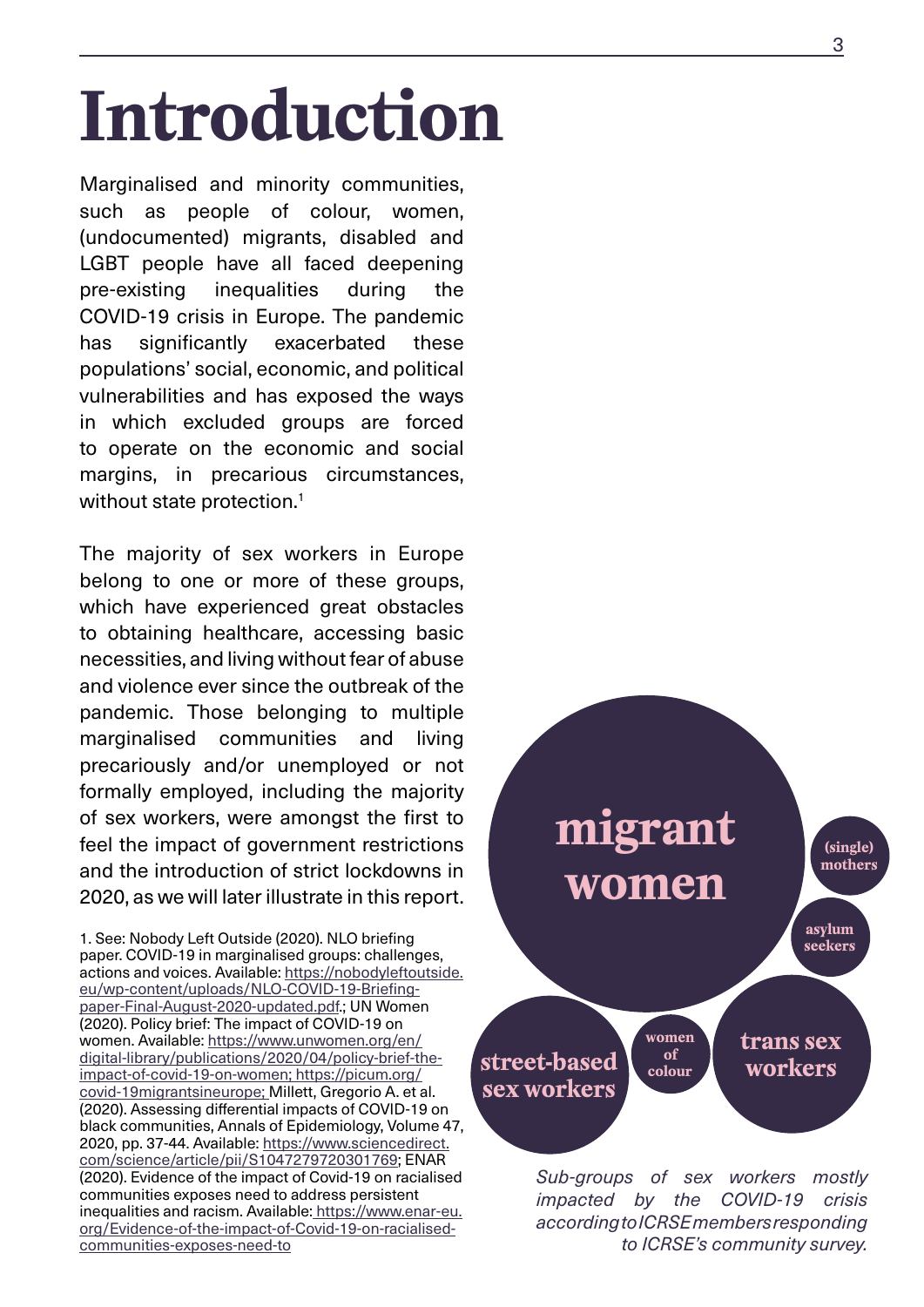Faced with this unprecedented crisis, sex workers and their organisations were quick to react, mobilising their communities and supporters to reach out to the most vulnerable sex workers. Not only did they provide direct support on the ground, but also carried out important policy work to draw attention to the exclusion of sex workers from government support schemes. Furthermore, they organised internationally and shared tools and knowledge.

The International Committee on the Rights of Sex Workers in Europe (ICRSE) played an important role in connecting sex worker rights groups across Europe and Central Asia and creating a set of advocacy recommendations for European and national-level policy makers. Not only did ICRSE launch an online monitoring website of the situation<sup>2</sup>, but also organised several webinars on crowdfunding, community support, and advocacy to allow activists to gain knowledge on topics crucial to providing an emergency response to the crisis. Its policy demands<sup>3</sup> and situational analysis were incorporated in international policy positions, such as the Report on the EU Strategy for Gender Equality (2019/2169(INI)) of the Committee on Women's Rights and Gender Equality<sup>4</sup> the Technical Report of the European Centre for Disease Control and Prevention<sup>5</sup> and statements by UNAIDS.<sup>6</sup>

With the present report, we aim to summarise the impact of the COVID-19 crisis on sex workers in 2020, focusing on how their socio-economic conditions, health and safety were compromised throughout the year, ending with strict 2nd and 3rd wave lockdowns and curfews in many countries of the region. Furthermore, we provide a summary of the various grassroots actions that ICRSE membership carried out in 2020, illustrating the power and resilience of sex worker collectives, based on a survey targeted at ICRSE membership and individual discussions. Finally, the report ends with recommendations for policy makers to upscale community support and alleviate this crisis for sex worker communities.

4. [https://www.europarl.europa.eu/doceo/document/A-9-2020-0234\\_EN.html](https://www.europarl.europa.eu/doceo/document/A-9-2020-0234_EN.html)

5. European Centre for Disease Prevention and Control (ECDC) (2020). Guidance on the provision of support for medically and socially vulnerable populations in EU/EEA countries and the United Kingdom during the COVID-19 pandemic, 3 July 2020. Stockholm: ECDC; 2020. Available: [https://www.ecdc.europa.eu/sites/](https://www.ecdc.europa.eu/sites/default/files/documents/Medically-and-socially-vulnerable-populations-COVID-19.pdf) [default/files/documents/Medically-and-socially-vulnerable-populations-COVID-19.pdf](https://www.ecdc.europa.eu/sites/default/files/documents/Medically-and-socially-vulnerable-populations-COVID-19.pdf) 6. [https://www.unaids.org/en/resources/presscentre/pressreleaseandstatementarchive/2020/](https://www.unaids.org/en/resources/presscentre/pressreleaseandstatementarchive/2020/april/20200408_sex-workers-covid-19) [april/20200408\\_sex-workers-covid-19](https://www.unaids.org/en/resources/presscentre/pressreleaseandstatementarchive/2020/april/20200408_sex-workers-covid-19)

<sup>2.</sup><http://redlightcovideurope.org>

<sup>3.</sup> [http://redlightcovideurope.org/wp-content/uploads/2020/04/Policy\\_brief\\_ICRSE\\_COVID19.pdf](http://redlightcovideurope.org/wp-content/uploads/2020/04/Policy_brief_ICRSE_COVID19.pdf)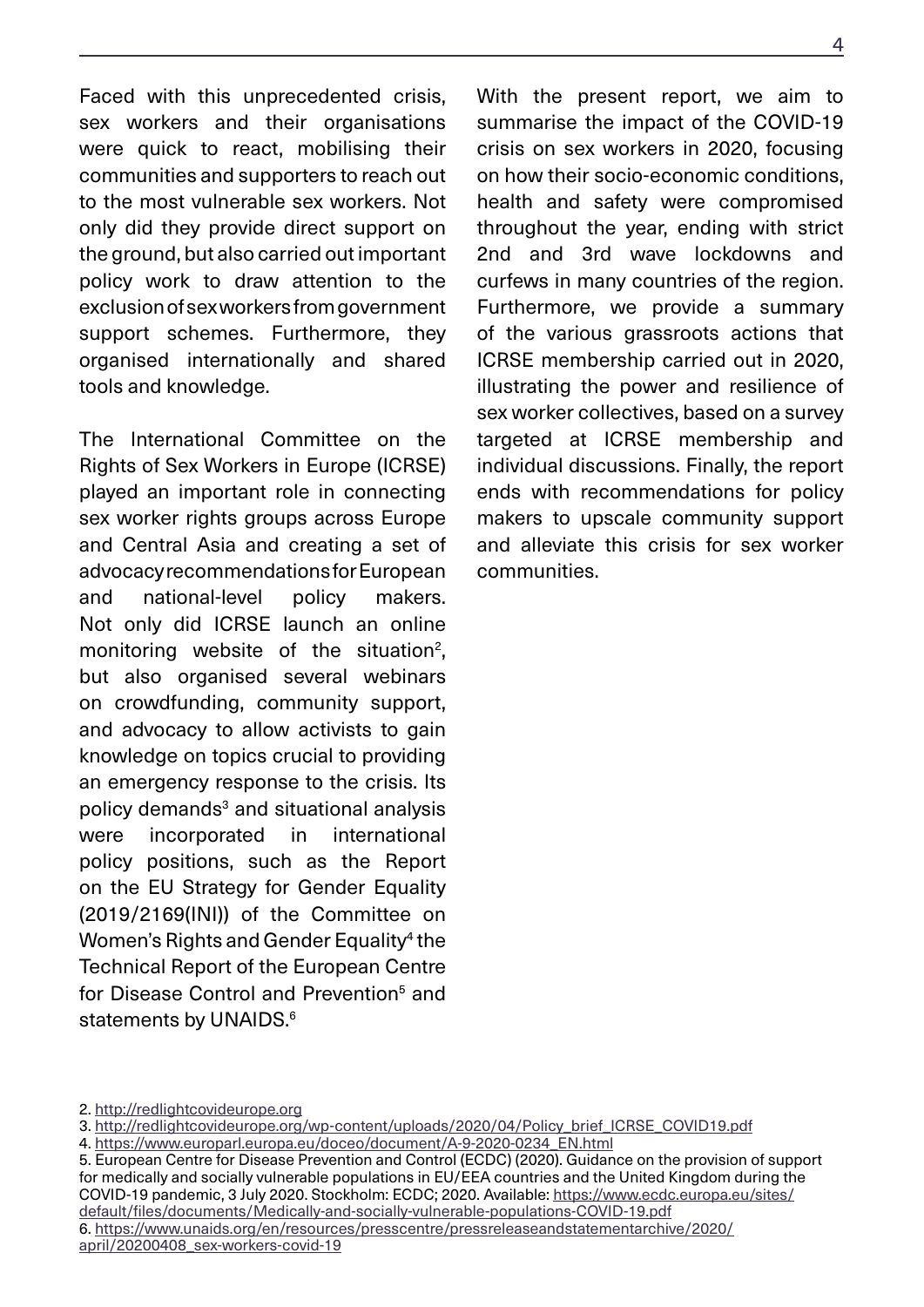# <span id="page-4-0"></span>**Impact of COVID-19 on sex workers**

### **Socio-economic impact**

The COVID-19 pandemic has been a major shock for European and global economies, with very severe economic and social consequences. In November 2020, the European Commission projected that the euro area economy would contract by 7.8% in 2020 before growing 4.2% in 2021 and 3% in 2022. The unemployment rate in the euro area is estimated to rise from 7.5% in 2019 to 8.3% in 2020 and 9.4% in 2021, before declining to 8.9% in 2022.7

With supply chains disrupted, businesses required to close or scale back, and millions losing their jobs and livelihoods, women and LGBTIQ people have been disproportionately affected due to preexisting inequalities in sexist and cis-heteronormative labour markets. Across the globe, women and LGBTIQ people have restricted access to secure jobs and are more likely to be employed in the informal sector, working under exploitative conditions – from seasonal or temporary employment to home working, flexi and temp-work, to subcontracting, working as freelancers, or as selfemployed persons.

Women - in many countries with a high proportion of (undocumented) migrant women - form the large majority of the care sector as well, including health workers, caretakers, and domestic workers. The care sector has been historically undervalued, underpaid, or completely rendered invisible and unwaged. Furthermore, it was severely hit by recent austerity measures. Many sex workers work in the sex industry because their care work, whether raising children or tending to ill or disabled relatives, is invisibilised and completely unpaid. With school closures and the early release of COVID-19 patients and those with chronic illnesses from hospitals, more and more women have become primary unpaid caregivers in their families. As reported from the UK, many women had relied on exchanging childcare, cleaning, or sex for housing; all these arrangements were disrupted by the pandemic thus many women lost their associated income.

The COVID-19 crisis revealed in weeks that sex workers are amongst the populations most disproportionately impacted due to their social and economic exclusion working in a highly criminalised sector, and often being (undocumented) migrants. All organisations participating in the ICRSE survey signalled that there was a surge of contacts to their collectives as sex workers found themselves in an unprecedented situation, with an often complete lack of income. For instance, the English Collective of Prostitutes reported that between March and the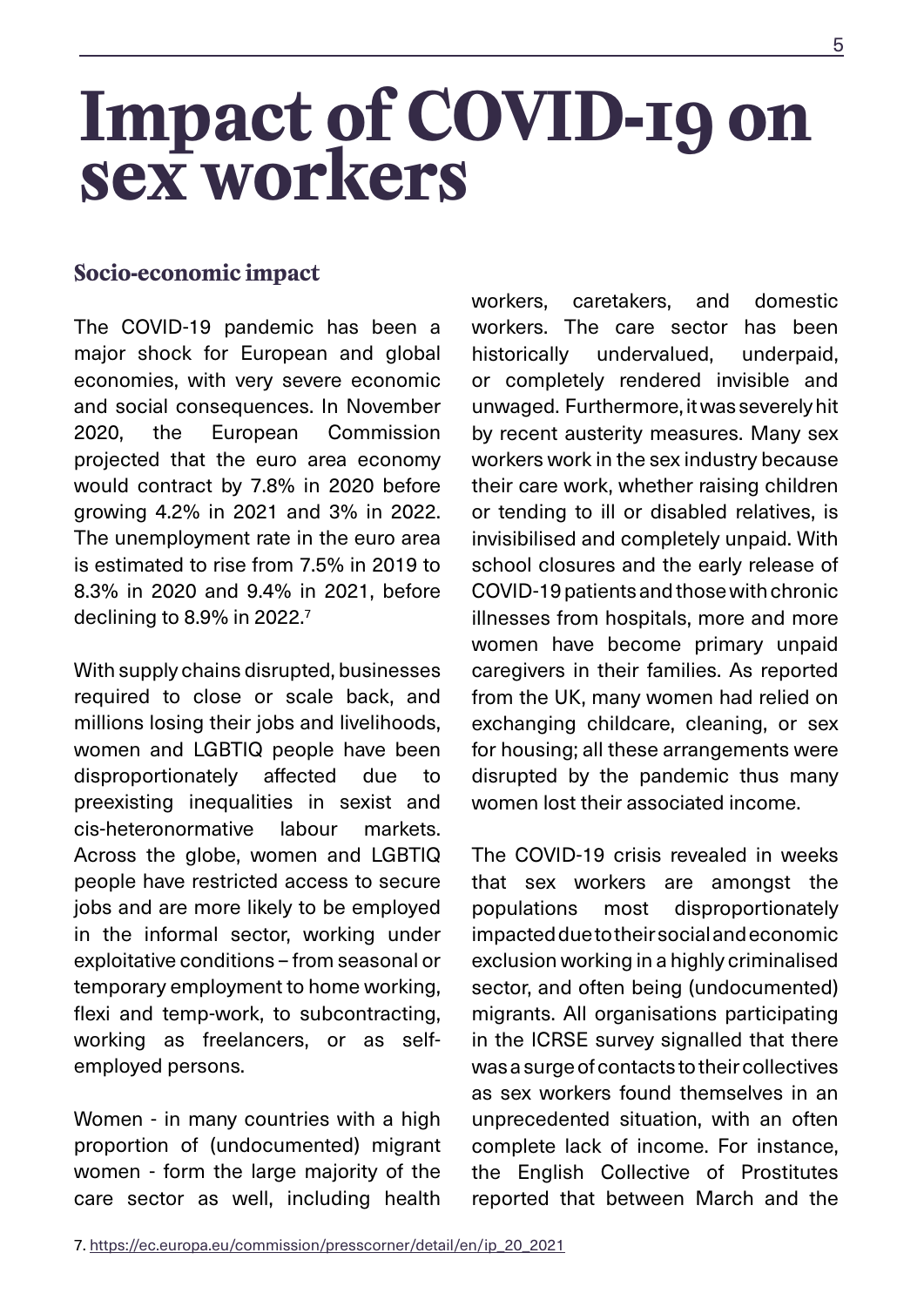end of September 2020, the numbers of women contacting them rose by approximately 30%, while a Cardiff, UK based charity saw a 69% rise in women coming to them for support during the coronavirus crisis, where women have been working throughout the pandemic through economic necessity.8

Sex workers began to report a huge decline in the number of clients from February onwards in Southern-European countries hit first by the pandemic. They have almost abandoned the streets due to the fear of contagion and out of a sense of responsibility for public health upon the introduction of lockdown measures. The economic impact of the first lockdowns fell on a community that was already precarious and engaged in work in an unrecognised sector, e.g. in **Italy** sex work is not recognised as work, therefore it is not possible to work even as selfemployed, while in **Spain** sex workers are heavily criminalised. Soliciting on the street is prohibited in Malaga, Sevilla, Madrid, Bilbao, Murcia and Valencia and sex workers are frequently punished by fines. Organisations from these two initial hotbeds of COVID-19 reported a rapid loss of income for sex workers: in **Spain**, the number of active advertisers on one of the main advertising sites dropped by 32 % after the national lockdown was introduced. Similar numbers were reported later on from other countries as well, e.g. in **Norway**, from 9 March to 13 April 2020, the number of online advertisements dropped from 724 to 236.9

**16 We have tried to say to the workers: 'Don't work.' But they say: 'we don't have food and don't want to starve. We have to risk having the virus, workers: 'Don't work.' But they say: 'we don't have food and don't want to starve. We have to risk having the virus, we need the money.'**

*Nini, Ombre Rosse, Italy*

**16 The virus comes on top of a crisis of poverty, especially among women. Most sex workers are mothers, mainly single mothers, who crisis of poverty, especially among women. Most sex workers are mothers, mainly single mothers, who have been made poorer by austerity cuts. One and a half million people have been made deliberately destitute by government policies and four million children are living in poverty. That means that 100,000s of families in the UK rely on the income from sex work to survive.**

> *Niki Adams, English Collective of Prostitutes*

<sup>8.</sup><https://www.bbc.co.uk/news/uk-wales-52706165> 9. Pro Sentret (2000). The exclusion of persons who sell sexual services in the handling of the COVID-19 pandemic. p. 13. Available:<https://prosentret.no/ny-rapport-fra-pro-sentret-new-report-from-pro-sentret>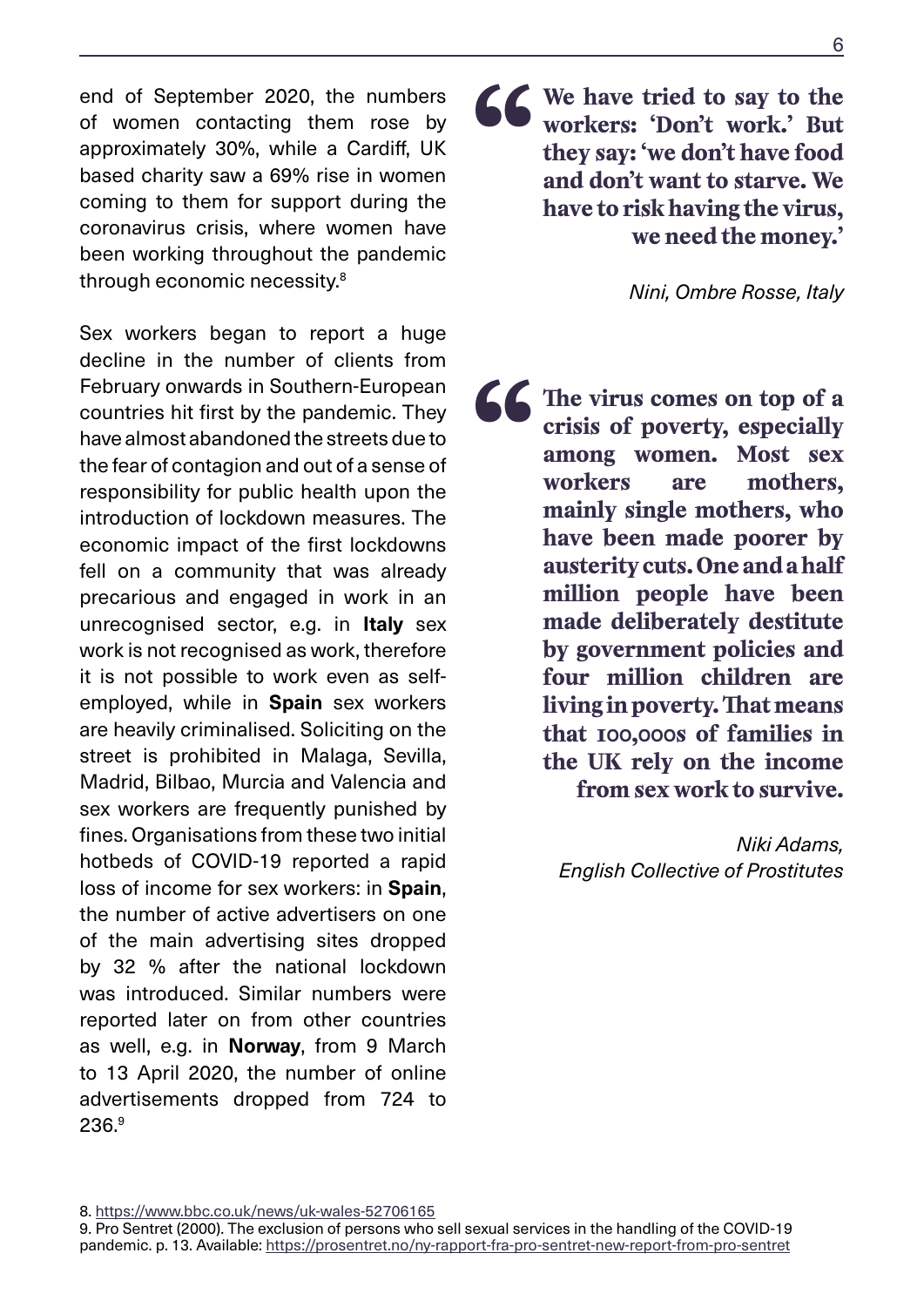As countries followed the example of national lockdowns in Italy and Spain, similar reports surfaced of sex workers losing their income from one day to the next. Many of them were already precarious due to oppressive legal frameworks being in place, such as the client criminalisation in **Ireland** and **France**, which had drastically reduced sex workers' income prior to the current crisis. In other countries, such as the **UK**, the criminalisation of loitering, soliciting and "anti-social behaviours" had already been used against sex workers and contributed to their general precarity and vulnerability.

The majority of sex workers could not access governmental support schemes. The problems sex workers encountered included in the **UK**: waiting weeks before they got any money; universal credit agency doing an assessment of the rent which was based on the average housing allowance for that area but which in reality did not cover anything like the actual cost of the rent; not being able to prove their identity; being turned down for arbitrary reasons; difficulty navigating the online system; no money for mobile data to be able to access the system and no wifi in their accommodation. According to the community survey of the English Collective of Prostitutes, 24% of participant sex workers applied for universal credit.10

Migrant sex workers remained one of the most vulnerable groups in terms of income loss, as in most European countries they were not entitled to receive social support. Examples include having a "No Recourse to Public Funds" state**16 The housing situation prior**<br>to COVID-19 was already<br>awful for sex workers. The<br>rents are terribly high in<br>big cities like Barcelona, **to COVID-19 was already awful for sex workers. The rents are terribly high in big cities like Barcelona, like in any other gentrified European city. Many sex workers live at their workplaces, which were shut down, so basically sex workers found themselves on the street.**

> *Sabrina Sanchez, Aprosex, OTRAS, Spain*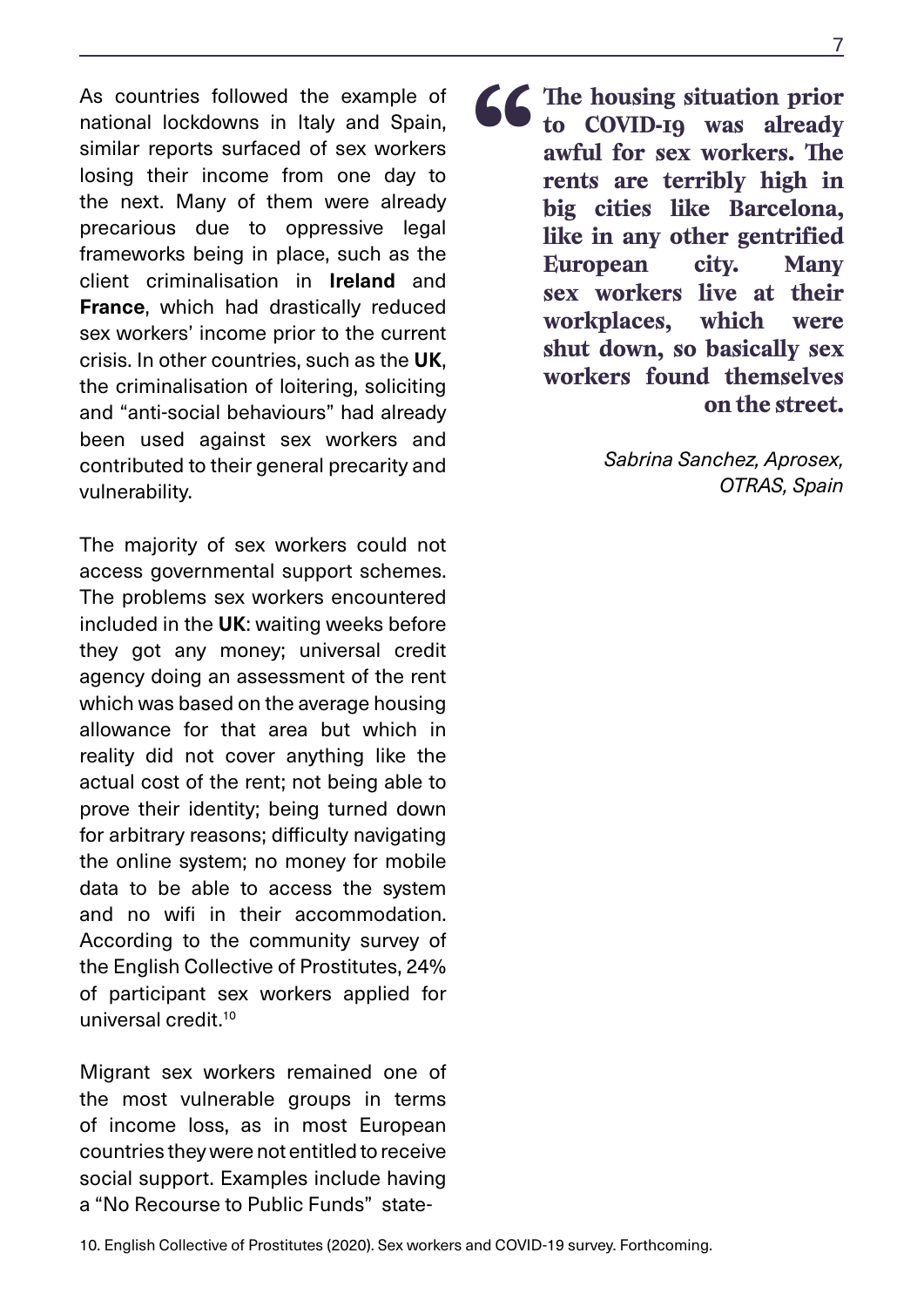<span id="page-7-0"></span>ment attached to their immigration status in the **UK**, or not complying with sex workrelated criteria, such as the compulsory registration as a sex worker in **Germany**. Experience with extending work visas varied to a great extent in the countries of ICRSE's survey. In **Austria**, for instance, many migrants became undocumented due to the slow processing of extension requests, while in **Poland**, visas were automatically extended and allowed many migrant sex workers to stay in the country during 2020.

In connection with shrinking incomes, stable housing also became a pressing concern. Those sex workers who had official rental contracts were in most countries protected by eviction moratoria, but those without contracts faced increasing housing insecurity. In **Italy,** it has been reported that many have been pushed to the streets, such as a group of transgender sex workers having to sleep under a bridge in Florence. In the absence of formal rental contracts, many sex workers struggled to negotiate with their exploitative landlords. In **Spain**, it had been common for sex workers to stay at workplaces; with brothels shutting down and a lack of rental contracts, many found themselves on the street. In **France**, sex workers in migrant dormlike accommodation faced pressure from their landlords. Additionally, various sex worker organisations reported that some sex workers spent the quarantine with clients at their homes for a reduced price or for free in the absence of other accommodation options, often ending up in potentially exploitative situations.

11. (ECDC) (2020) p. 3.

For migrant trans sex workers, staying together was a frequent strategy, reported from the **Netherlands** and **France**. However, sharing an apartment or hotel room for cost reduction also potentially increased the risk of COVID-19 transmission, as well as criminalisation and punishment under third-party laws (brothel-keeping).

### **Impact on health**

According to the European Centre for Disease Control and Prevention, people medically vulnerable to COVID-19 include not only older adults and people who have underlying health conditions, but also those who are socially vulnerable. Among others, this includes those with long-term physical, mental, intellectual or sensory impairments; homeless people; people living in abusive household settings; ethnic minorities; sex workers; people from the LGBTIQ community; and irregular migrants.<sup>11</sup> Certain segments of the sex worker population also have a prevalence of underlying physical and mental health conditions due to longstanding stigma, marginalisation, and criminalisation, which have made them more at risk of COVID-19 contraction.

With sex workers required to discontinue working due to stay-at-home orders and bans on services that require close contact, not only did they lose their primary livelihood but many also faced difficulties in accessing healthcare. As transition-related and sexual and reproductive healthcare have not been prioritised as vital in the overwhelming majority of European countries, cis women and trans sex workers faced the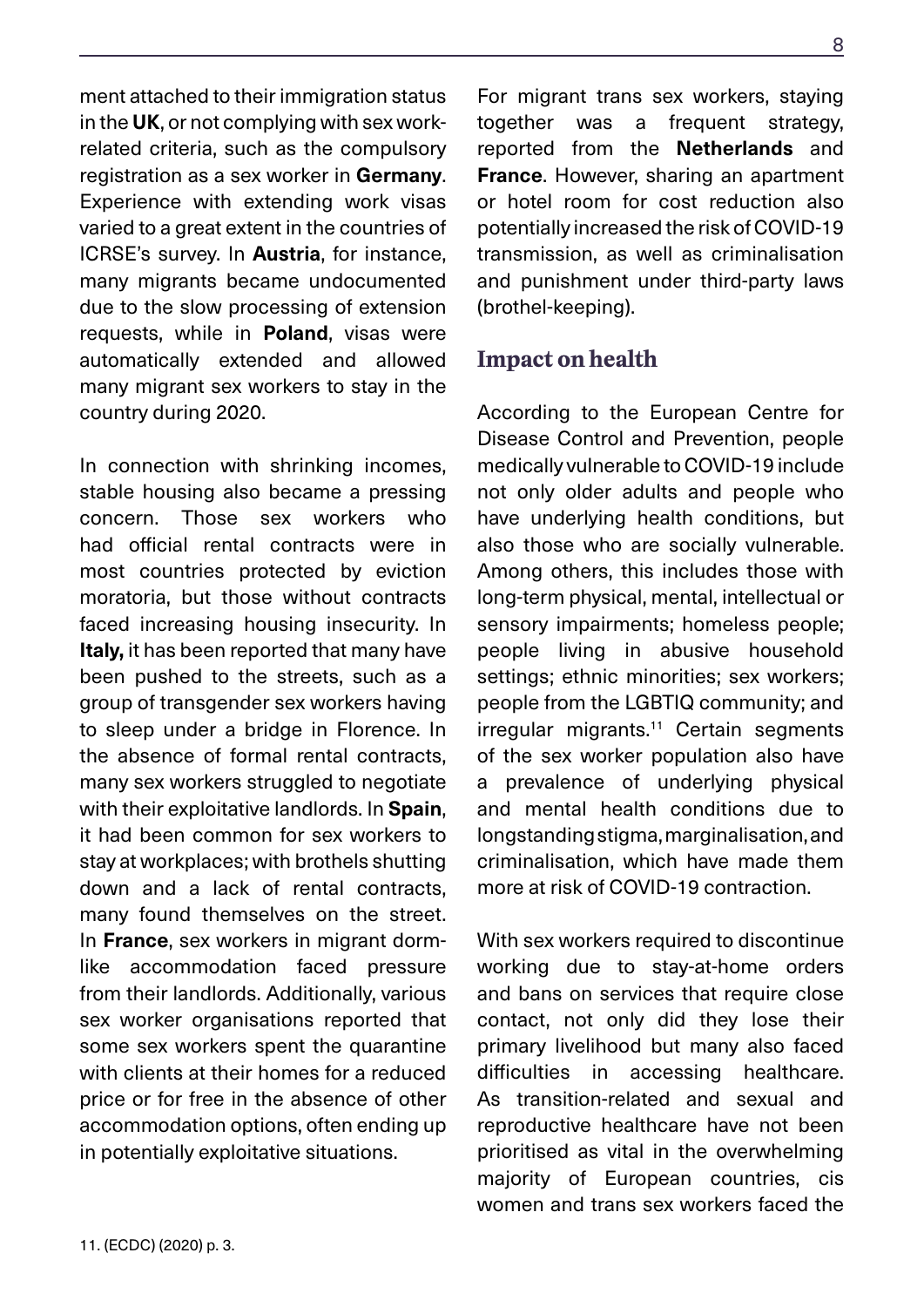inability to access services in these fields. According to a joint assessment of ICRSE and the Sex Workers' Rights Advocacy Network (SWAN)<sup>12</sup>, many AIDS/HIV clinics or departments were not completely closed but continued to work with limited and altered capacities, postponing or moving consultations online or over the phone, and organising medicine delivery via post or direct home delivery. Many groups reported that ARV treatments were still available for "old" patients, but new ones were not admitted. Furthermore, shortages in HIV medication were also reported and HIV testing was suspended in various contexts.13

Many sex workers also reported having to break the rules of lockdown and work under increased risks of police violence, blackmail, detention and penalties, as well as potential exposure to the virus. Community-based groups participating in the ICRSE survey reported the continuation of health prevention services. However, outreach often became impossible due to sex workers hiding from service providers since they shared accommodation with other sex workers to lessen financial burdens and this could be interpreted as third-party violation (brothel-keeping), or because they worked violating quarantine regulations. Additionally, sex workers' rights groups reported that reaching sex workers proved to be challenging offline and posed difficulties for them since they lack human resources and were not able to travel for outreach.

**In Poland, a law proposal was put forward during the pandemic to further criminalise abortion (ban of abortion on basis of fetal was put forward during the pandemic to further criminalise abortion (ban of abortion on basis of fetal malformations). For sex workers, it was very hard to access 'morning after pills' due to movement restrictions and the delays of appointments with doctors.**

*Ana, Sex Work Polska, Poland*

<sup>12.</sup> [http://www.sexworkeurope.org/sites/default/files/userfiles/files/Covid19\\_SWAN\\_ICRSE\\_Final\\_Umbrella\\_](http://www.sexworkeurope.org/sites/default/files/userfiles/files/Covid19_SWAN_ICRSE_Final_Umbrella_Interactive.pdf) [Interactive.pdf](http://www.sexworkeurope.org/sites/default/files/userfiles/files/Covid19_SWAN_ICRSE_Final_Umbrella_Interactive.pdf)

<sup>13.</sup> EATG (2020). Rapid Assessment. COVID-19 crisis' Impact on PLHIV and on Communities Most Affected by HIV. Available:<https://www.politico.eu/wp-content/uploads/2020/04/EATG-Rapid-Assessment-COVID19-1-.pdf>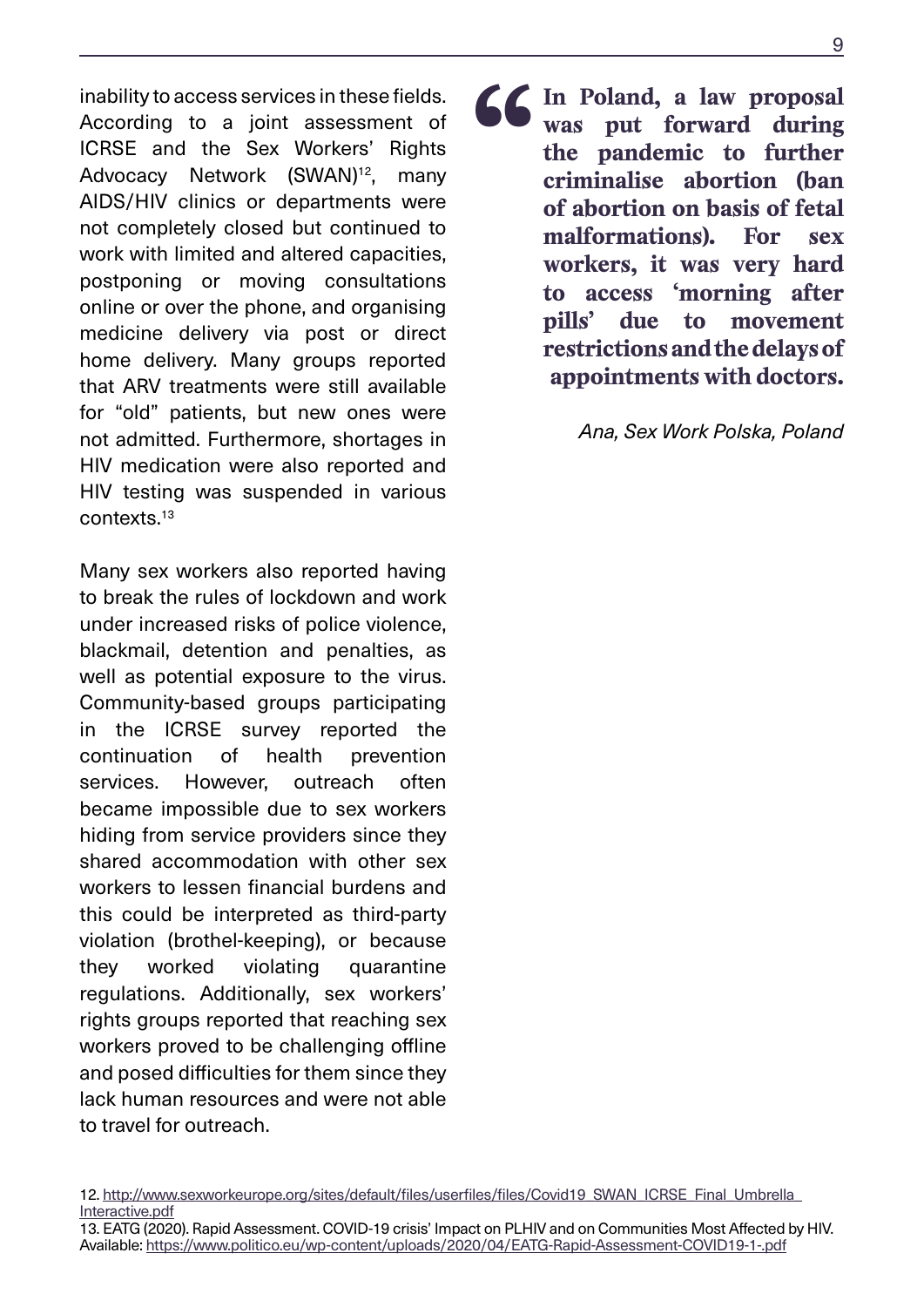<span id="page-9-0"></span>Migrant sex worker communities have continued to face intersectional disparities in relation to access to healthcare during the pandemic. Communications about COVID-19 developments and protection guidelines in most countries of the ICRSE inquiry ignored migrant communities' languages. Furthermore, undocumented migrant sex workers experienced serious barriers to accessing non-emergency care, fearing or actually risking being denounced to the immigration authorities or receiving large bills they cannot pay as a result of accessing services. Only two countries, Italy and Portugal rolled out regularisation measures<sup>14</sup> that would grant time-limited residence authorisation for specific groups of migrants with associated access to healthcare. However, these regulations did not mention sex workers given that they do not enjoy worker status in these countries.

### **Impact on safety**

Gender-based violence against women and gender minorities is increasing globally as the COVID-19 pandemic combines with economic and social stresses and measures to restrict contact and movement. Crowded homes, limited access to services, and reduced peer support are exacerbating these conditions. Many countries with reporting systems in place have stated surges of 25- 50 % of people asking for assistance in cases of in-partnership violence. No data is available however on the victimisation of sex workers during the pandemic.

While social distancing measures have been introduced in the majority of countries in the region, it may have been particularly difficult to respect them for those who rely on their work based on close personal contact, have been homeless or lived precariously, or have been forced to be with abusive family members or other parties in confinement. First responder services and shelters for victims of abuse and violence also lack capacities to help and might be locked down due to not being qualified as essential services. LGBTIQ people are especially affected due to family rejection, and their needs have been largely overlooked in the response to gender-based violence.

Sex workers have been amongst the most precarious informal workers in the present situation, with little or no income and savings, often being (undocumented) migrants and LGBTIQ. Furthermore, the decrease in the number of clients and economic emergencies resulted in a heightened risk of taking on abusive clients and engaging in risky behaviours, such as condomless sex. Access to justice for sex workers, especially for (undocumented) migrants, has long been compromised. The lack of access to support and justice in cases of victimisation creates an especially vulnerable situation during the pandemic: sex workers are afraid of the police and immigration authorities and do not report cases of abuse and violence to them due to the well-founded fear that they will either receive no support, or even get fined, detained, or deported.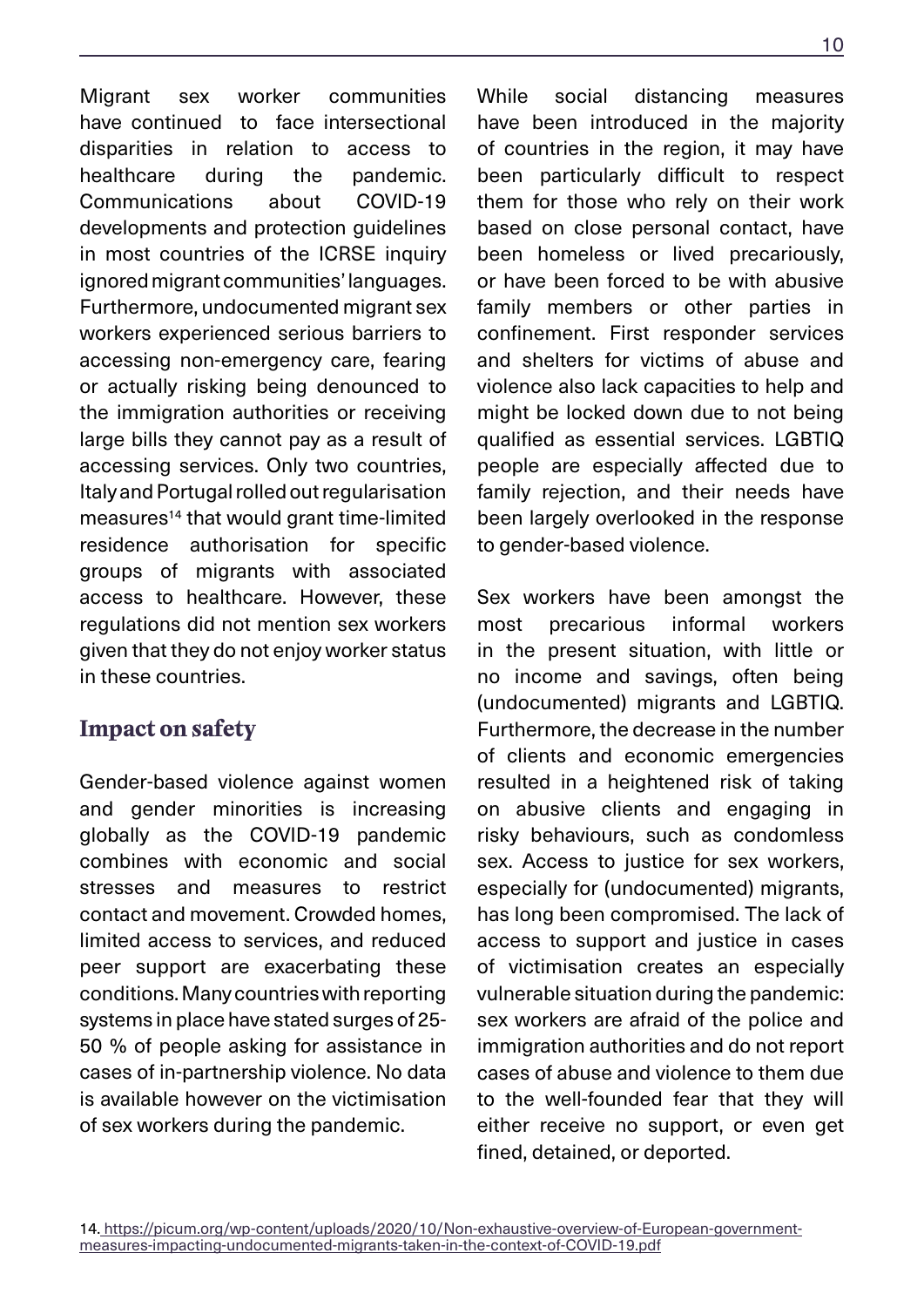Coronavirus restrictions and "lockdown laws" have been imposed in a discriminatory way, targeting sex workers in many countries. In the **UK** for instance, lockdown regulations particularly targeted women of colour and immigrant women, with some receiving "on the spot fines", others being harassed for working on the street or experiencing their premises raided.

In **Norway**, the police used pandemic regulations to unfairly arrest, detain, heavily fine and deport foreign sex workers, using the National Act relating to the control of communicable diseases as a pretext for harassment and deportation of sex workers. Police have raided apartments and used coercive measures such as confiscating mobile phones to find details that they can use against sex workers. In addition to deportations and detainment, sex workers have been fined 19 000 NOK (1845 EUR) for allegedly breaking quarantine and infection rules. There was no legal basis for the police behaviour in the Act relating to the control of communicable diseases, as the sex worker would have needed to be infected with a disease and infect others on purpose, or through gross negligence.15

Violence against sex workers by nonstate parties did not stop with lockdown measures. As perpetrators knew that sex workers violated the ban on contact services, in some countries, such as the **UK** and **Norway**, they specifically targeted sex workers. In **Norway**, sex workers provided accounts of an increase in intoxicated clients, clients who refuse to pay or ask for non-payment referring to the fact that selling sex is prohibited,

**Follow Example 2013** Consider the lockdown. If they are also the lockdown. If they are **ed migrant sex workers even fear going out. There is a lot of police control during the lockdown. If they are stopped by the police, they will probably be deported.**

*Vera, OTRAS, Spain*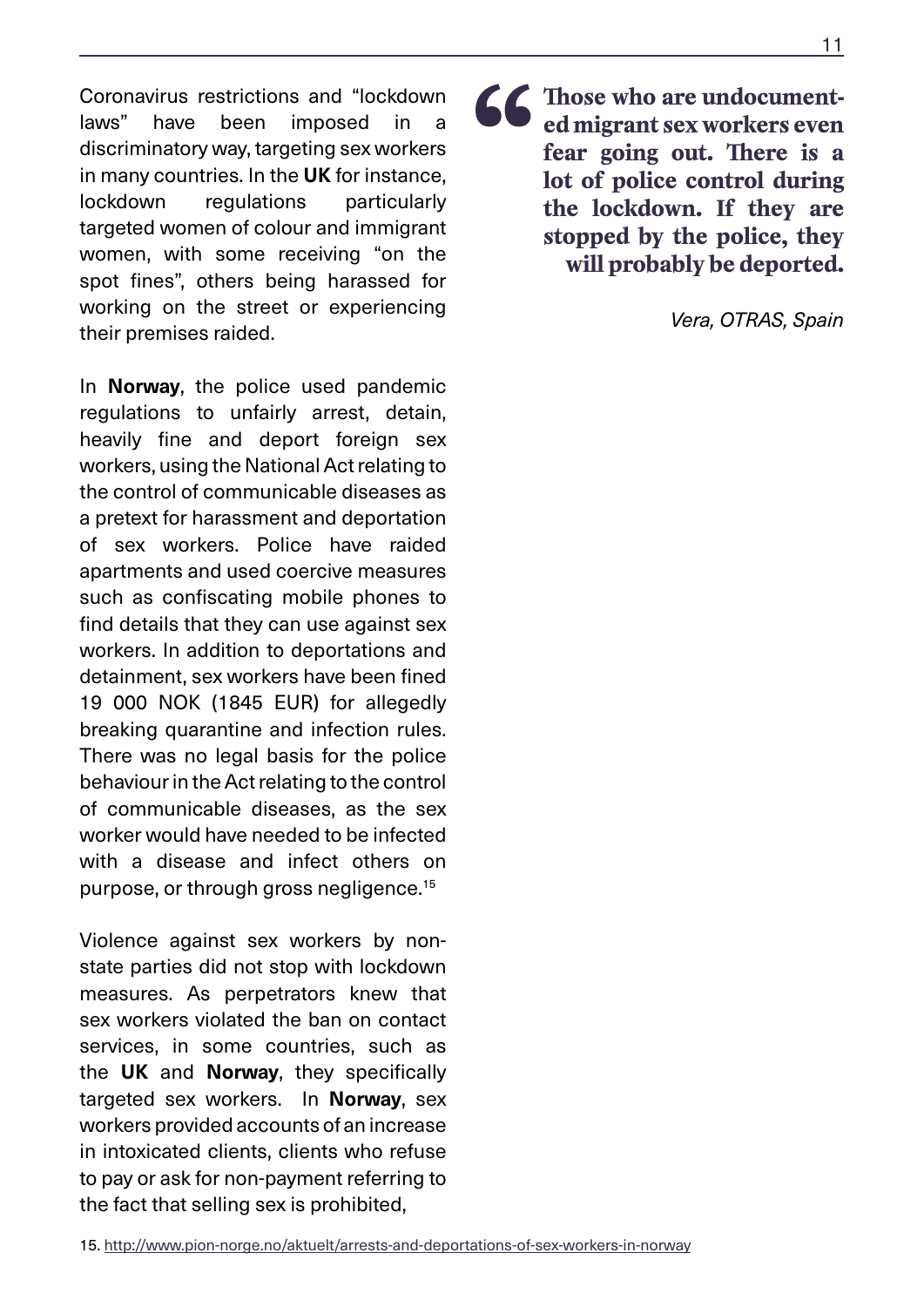clients who refuse to use a condom, bargain over price or demand services that the seller does not offer, as per the report of Pro Sentret, an Oslo-based service provider.16 Police were furthermore publically calling sex workers "contagion bombs" on Norwegian TV, which also contributed to sex workers having very low trust towards law enforcement authorities.

Police surveillance and raids of workplaces were reported from **Italy**, **Poland**, **France**, **Germany**, and the **UK** among the survey respondents. In **Italy**, sex workers from all around the country reported a high level of police surveillance since the introduction of lockdowns: police were escorting them home from their street working places and called them based on their online advertisements, which caused huge distress amongst the community, especially (undocumented) migrants. Further criminalisation also occurred in Italy, for instance, in Rimini, the municipality introduced a new ordinance to prohibit prostitution, and between 25 May and 31 October, 221 fines were handed out.17 In **Poland**, police fined workplaces for being venues of illegal gatherings and sent sex workers living in the brothels "home". Some sex workers were also fined for working on the street. In **France**, several media outlets have reported on cases of migrant sex workers being targeted by the police with headlines such as "Migrant prostitutes infected by Coronavirus contaminate 13 clients" without any evidence of virological status of the individual, spreading fear

and disinformation. While fines for sex workers in the 1st wave lessened later on, police continued to punish clients during raids in **Germany**. In the **UK**, sex workers, especially women of colour and migrant sex workers faced fines and police raids at their workplaces.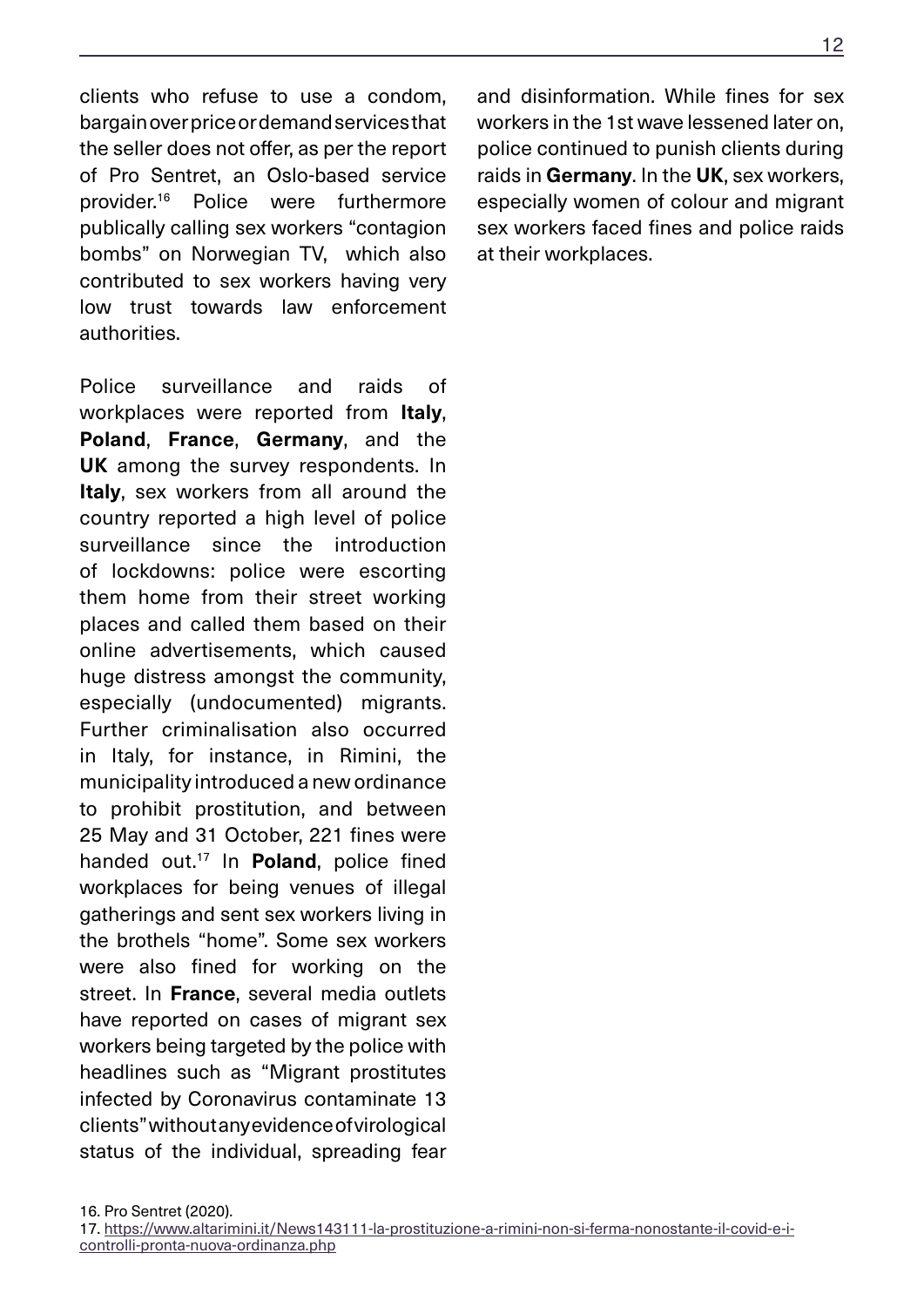# <span id="page-12-0"></span>**Community-based support by sex worker organisations**

### **Financial and direct support to sex workers**

Sex worker groups, although many are operating on shoestring budgets and with the work of volunteers, stepped up to provide immediate support to those who lost their income from the very beginning of the pandemic. This included organising fundraising to help the most in need and not reached by other humanitarian organisations or service providers. The below graphic shows the amount of money raised through crowdfunding campaigns in various countries of ICRSE membership and the number of people helped through various support activities, including direct financial support. Sex workers did not give out cash payments in all cases. Some distributed food vouchers, food parcels, gift cards, depending on the organisation's decision and the community's immediate needs.

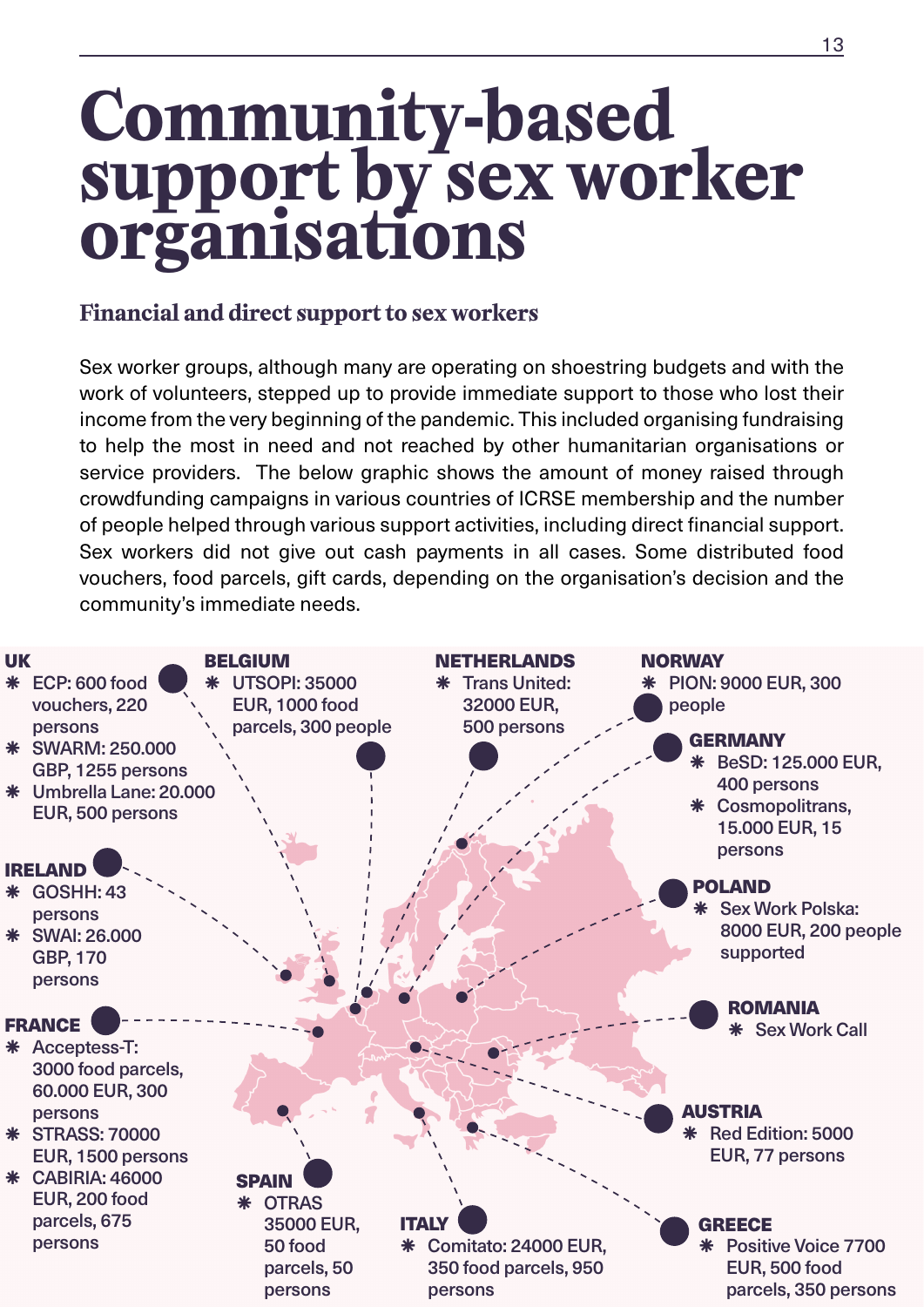<span id="page-13-0"></span>Direct provision of financial aid was complemented by several other measures, such as multilingual translation of COVID guidelines or online workshops about working online, mental health and wellbeing and other topics (**Ireland**, **Germany**). Various organisations also used this initial contact to follow up and offer support by peer outreach workers on an individual basis. Several organisations also provided support by negotiating with landlords to prevent evictions and providing emergency accommodation (**Romania**, **Poland**, **France**, **Spain**). Some organisations also supported sex workers with arranging for their return journey to their country of origin (**Sweden**, **Italy**) and also referred sex workers to appropriate services in case of violence and trafficking (**Italy**). In the **UK**, the English Collective of Prostitutes provided legal aid to those fined during the lockdown, while in **Romania** and **Ireland** sex work organisations helped sex workers obtain legal documentation, state benefits and health insurance.

In order to efficiently reach sex workers across the country, many organisations established new working relations with support organisations. For instance, in **Italy**, local sex worker groups cooperated with local NGOs and members of the National Anti-Trafficking Platform in cities with no local activists to distribute financial aid to sex workers, while activists in **Belgium** worked with social support mechanisms, such as food banks and City Councils. In **Ireland**, migrant sex workers with undocumented status were directed to the Migrant Rights Centre or anti-trafficking organisations in cases of trafficking.

In **France**, several organisations providing sex workers with assistance worked together to pool and share resources, such as personal protective equipment and also cooperated with other social work actors to organise access to HIV testing and care services. Sex worker activists in **Spain** also engaged in new partnerships with organisations to deliver food parcels and vouchers to sex workers, such as OXFAM, Intermon, the Spanish Red Cross, and the Ajuntament de Barcelona (the Municipality of Barcelona), amongst others.

#### **Advocacy around sex workers' rights and inclusion in support schemes**

Besides the provision of direct support to sex workers, sex worker rights groups also engaged in amplifying in public discourse the impact of COVID-19 on their communities. As a result, several alliances were made in 2020 with the media and other connected human rights and social justice movements. Furthermore, state institutions in some countries acknowledged the importance of supporting community-based groups and considering their demands. However, in some contexts, sex worker groups' exclusion from policy-making became even more visible by including abolitionist, anti-sex work groups in state support schemes instead of the inclusion of community-led collectives, such as in **Scotland** and **Ireland**.

The below case studies illustrate how various groups across ICRSE membership used the opportunity of increased visibility during 2020 to advocate for sex workers' inclusion in socio-economic and health measures.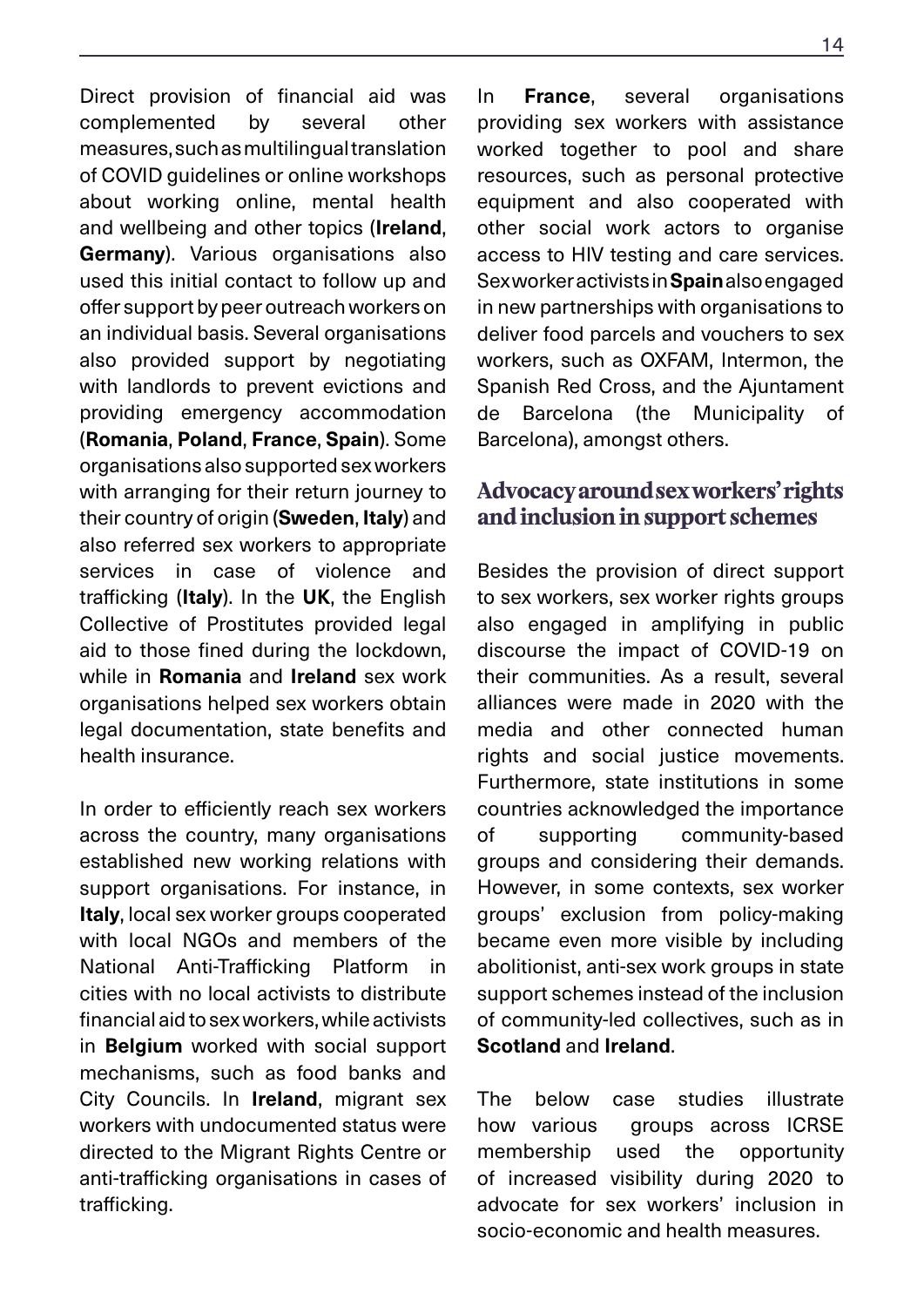#### <span id="page-14-0"></span>Belgium: UTSOPI

UTSOPI focused its support on sex workers in Brussels, helping the most precarious undocumented sex workers in the country, in particular from the Nigerian community, with direct support, which they had not had experience providing before COVID-19. Additionally, they worked in Flanders and Wallonia. 30% of requests came from other support organisations, which brought new alliances to the organisation, such as the food distribution organisation and service providers focused on sex workers and victims of trafficking.

UTSOPI joined a local alliance for improving the situation of sex workers. Platform Schaerbeek included UTSOPI employees, different branches of the police, anti-trafficking organisations and policy-makers to inform each other on the situation of sex workers in North District 2 in Brussels. This cooperation enabled setting up a food distribution programme, receiving funding from the municipality of Schaerbeek. UTSOPI also decided to create a federal platform of various actors working towards the improvement of the situation of sex workers, irrespective of their position on sex work and prostitution. This platform was mandated during the first lockdown to etablish the protocol of restart for the sex work activity. UTSOPI received 100.000 EUR during the 1st wave from the government, city of Schaerbeek and philantrophic Belgian organization (King Baudoin foundation) covering salaries and direct help to sex workers and managed to initiate conversations on the federal level about sex work decriminalisation.

#### France: ACCEPTESS-T

ACCEPTESS-T is a Paris-based community organisation ran by migrant, trans sex workers of colour. The organisation had already prepared an emergency plan to address the crisis even before the government announced the lockdown and other measures.

Within the FAST emergency initiative, more than 100.000 EUR were collected from crowdfunding, which was distributed to the trans community to cover their debts incurring mainly from financing their accommodation, with a focus on those facing multiple discriminations whether they are migrants or sex workers. The FAST crew also tried to negotiate with landlords on lowering rental prices. As a result of the organisation's advocacy efforts, the Paris City Hall also contributed financially to the program.

#### Norway: PION

PION, the sex worker-led community group together with LGBTIQ and other rights-based organisations formed a coalition demanding social benefits for those not entitled, as a COVID-19 preventive measure under the infectious diseases act. The campaign resulted in widespread media attention. The organisation furthermore raised awareness on sex workers being barred from entering the European Union in their deportation decisions, with the reasoning that they present a health risk.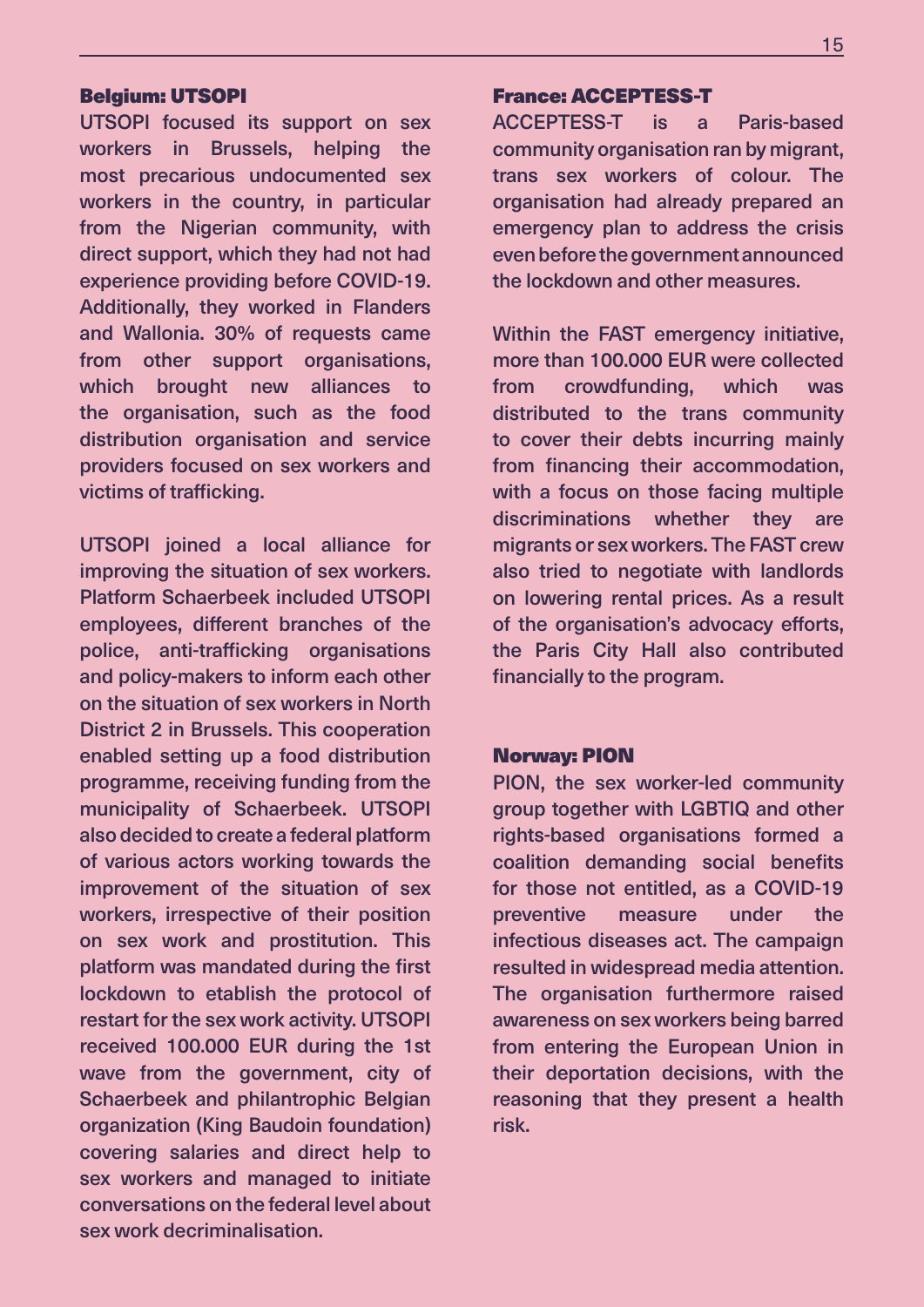#### <span id="page-15-0"></span>UK: English Collective of Prostitutes and Umbrella Lane

The English Collective of Prostitutes launched a public campaign to demand that the government make immediate, easy to access emergency payments available to sex workers in crisis along with worker status and an immediate moratorium on raids, arrests, and prosecutions of sex workers.18 ECP mobilised its national network to raise these demands, resulting in thousands of people lobbying their own MPs. This led to key MPs submitting questions to the government with ECP demands for emergency payments and other resources for sex workers during the national crisis, expunging criminal records and the potential merits of "decriminalising sex work and introducing a moratorium on raids, arrests and prosecutions during that outbreak".

ECP furthermore joined the Global Women's Strike's campaign for the introduction of a care income. It was a particularly important advocacy step at the time of a pandemic because caring, the majority of which is provided by women, was more visible as essential to everyone's survival.

In Scotland, the government addressed sex workers' desperate situations by announcing a £60,000 fund. While Umbrella Lane, a sex worker-led group was excluded from the scheme, the Encompass Network, which includes nine organisations involved in sex worker support and defines prostitution as violence against women and campaigns for client criminalisation, was included in the funding. Later on in September 2020, the Scottish Government opened up the 'Equally Safe' consultation to the public, which closed on 10 December 2020. It is aimed at "challenging men's demand for prostitution, working to reduce the harms associated with prostitution and helping women to exit". This client-criminalisation approach indicated an ideological alignment with the Swedish Model for regulating sex work. Activists of Umbrella Lane launched a counter-campaign with the hashtag "**#notequalnotsafe**".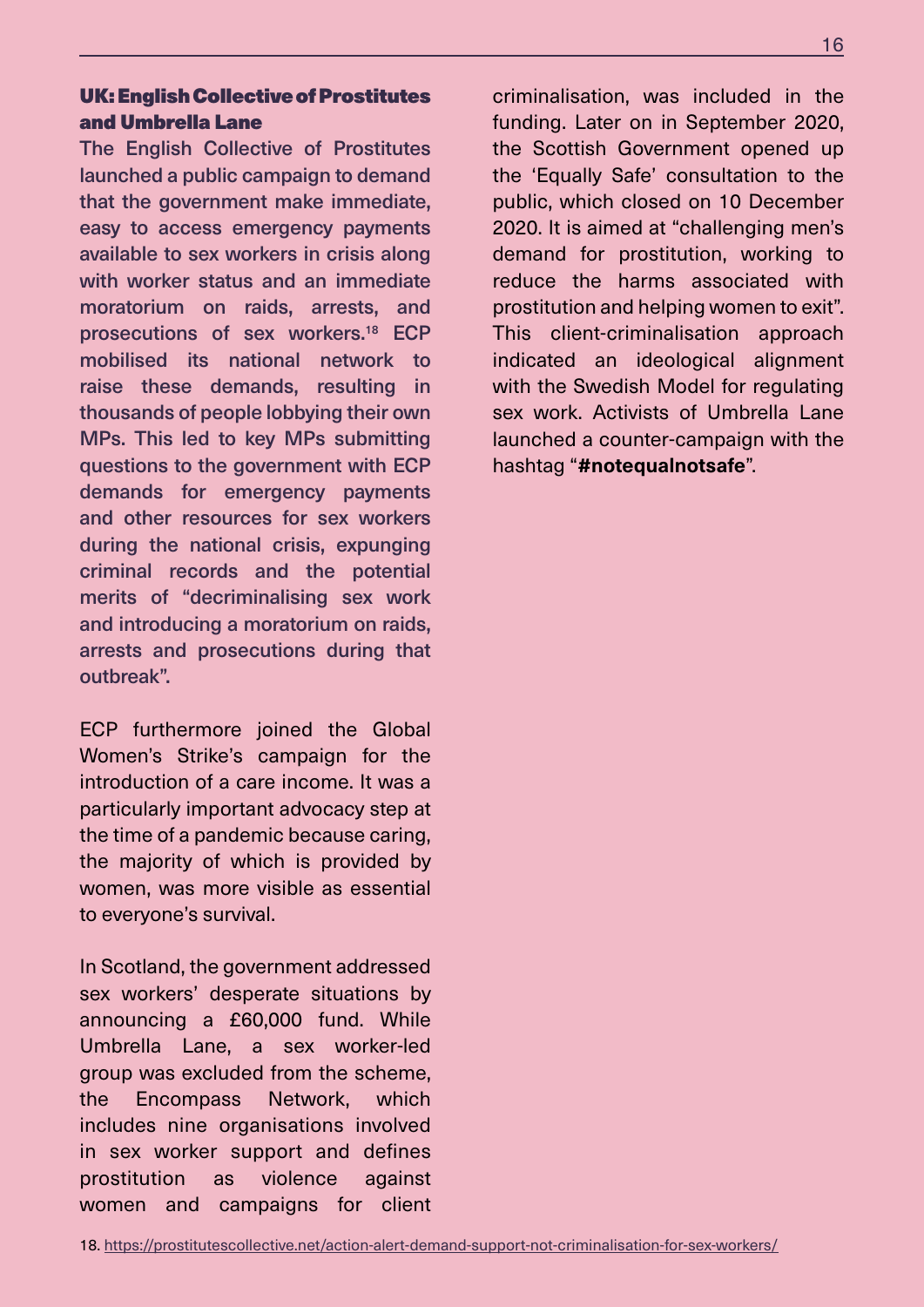# <span id="page-16-0"></span>**Recommendations**

As sex workers live on the economic margins, they have rarely benefitted from the pandemic response and recovery plans that countries rolled out. Furthermore, as evidenced by the financial crisis in 2008, many people will turn to sex work to make a livelihood in the months and years following the end of confinement periods, which will result in lower rates, increased vulnerability, and potentially increased exploitation. The following recommendations of social and economic measures need to be implemented in order to protect sex workers, along with other informal workers, from the detrimental effects of the current crisis.

- Å Countries need to move towards recognising sex work as work and the full decriminalisation of sex work. They should facilitate a comprehensive inquiry that assesses the living and working conditions and human rights of sex workers. The consequences of current legislation should be researched with the active involvement of sex workers and their organisations and with a view to the most marginalised sex workers, such as (undocumented) migrants, single parents, LGBTIQ, people of colour, and disabled workers.
- $*$  Community-led organisations that are run by sex workers, providing direct support to the most affected, need to be included in decision-making and the distribution of emergency relief and COVID-19 social assistance recovery measures.
- Å Increased funding must be allocated to deal with the surge of clients at anti-violence organisations and be distributed to those communityled organisations as well that are often left out of the response to gender-based violence, including initiatives of the sex worker, LGBTIQ, and (undocumented) migrant communities.
- Å Social assistance should be introduced to cover unpaid or lowpaid caregivers and the informal workforce, including sex workers, regardless of their migration status. Basic social protections should be extended to caregivers and informal workers as well. Direct support, such as health insurance, paid sick and maternity leave, pensions and unemployment benefits need to reach beyond formal employment and be accessible to people in all spheres of work.
- \* Many sex workers are at risk of becoming homeless, having lost their primary source of income and due to the closure of workplaces, where many of them used to reside. A moratorium on evictions should be introduced and those who struggle with rent or mortgage payments should be supported, while emergency housing options must be allocated to those in urgent need, with a special view to those at risk of abuse or violence in their residence.
- Å Policing should not single out vulnerable populations, such as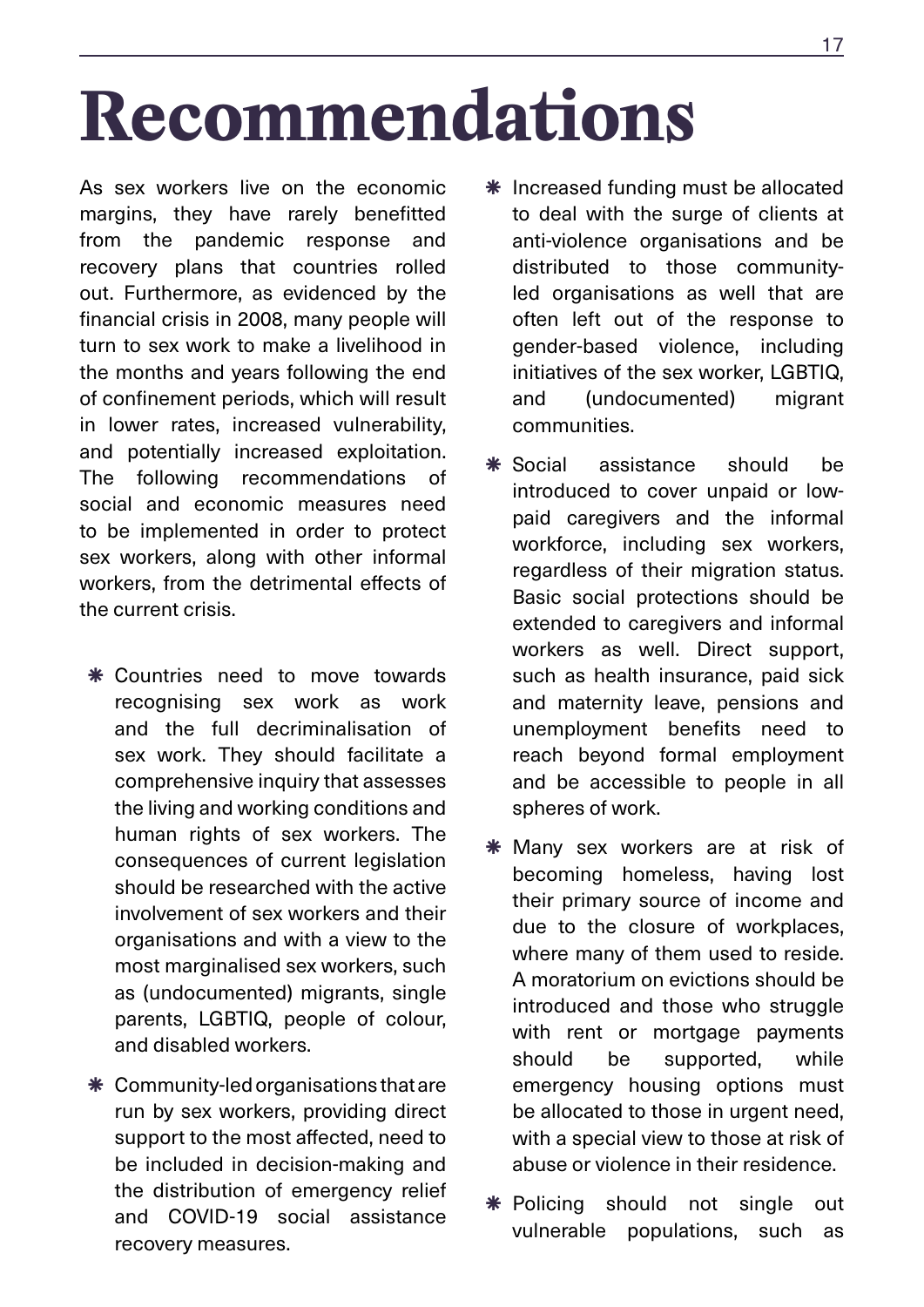homeless people, sex workers, LGBTIQ people, migrants or people of colour, and people who use drugs and should not punish them for violating quarantine regulations. Police enforcement of confinement and isolation measures should not be used for identity and residence status checks. Instead, police should refer people to essential services and distribute protection equipment, such as sanitisers and masks.

- Å All raids, arrests, prosecutions, and deportations must be immediately suspended and criminal records for prostitution-related offenses should be erased.
- $*$  **Temporary residence and work** permits for individuals need to be automatically extended or issued in light of the current circumstances, to stop people from becoming undocumented or being stuck with uncertain status due to the pandemic. Ways for undocumented migrants to regularise their status on various grounds should also be supported in the longer-term, and developed and implemented in partnership with migrant community and support organisations.Pathways for migration for decent work, family reunification, study and protection need to be established, which promote the rights of migrants and their families.
- \* States should provide noncitizens who are victims of violence, exploitation, abuse and/or trafficking with access to secure and unconditional residence permits that are not dependent on assisting with the prosecution of their perpetrators and lead to more stable status after

a reasonable period of regular residence.

Å Sexual and reproductive health care, HIV services, and transition-related care need to be maintained and reorganised, with more resources allocated to community-based organisations.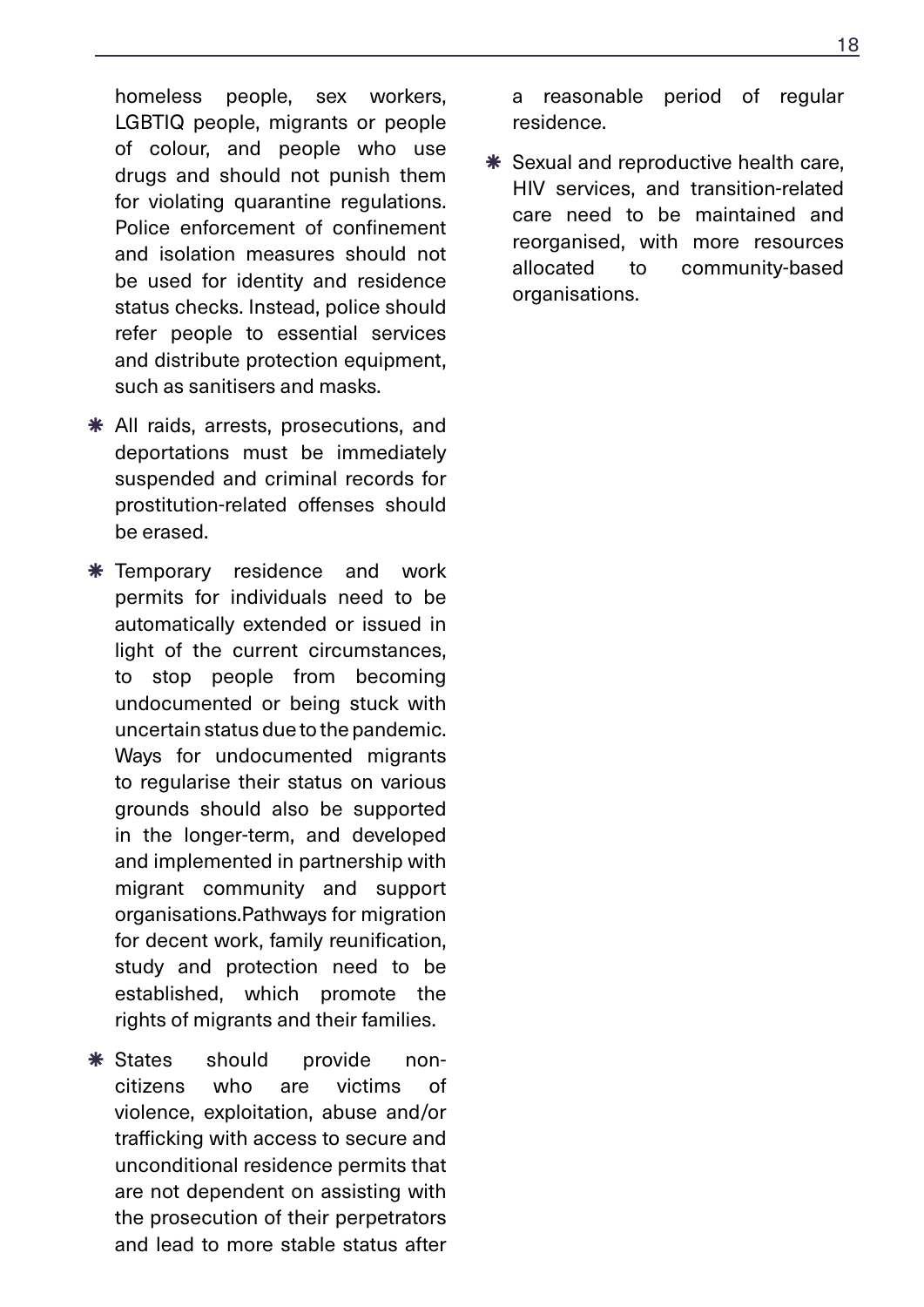# <span id="page-18-0"></span>**Annex: Timeline of COVID-19 restrictions**

### **International organisations**

| <b>France</b>  | <b>Austria</b> |
|----------------|----------------|
| <b>Spain</b>   | <b>Ireland</b> |
| <b>UK</b>      | <b>Italy</b>   |
| <b>Germany</b> |                |



5: WHO issued its first Disease Outbreak News report.

24: France informed WHO of three cases of coronavirus. These were the first confirmed cases in the WHO European region.

30: The WHO Director-General declared the coronavirus outbreak a public health emergency of international concern (PHEIC).

**FEBRUARY**

11:WHO announced that the disease caused by the coronavirus would be named COVID-19.

**14: First death of a COVID patient** reported outside of Asia in France.

22: Italy announced a new decree imposing the quarantine of more than 50,000 people from 11 municipalities in Northern Italy. All public events and sporting events were cancelled.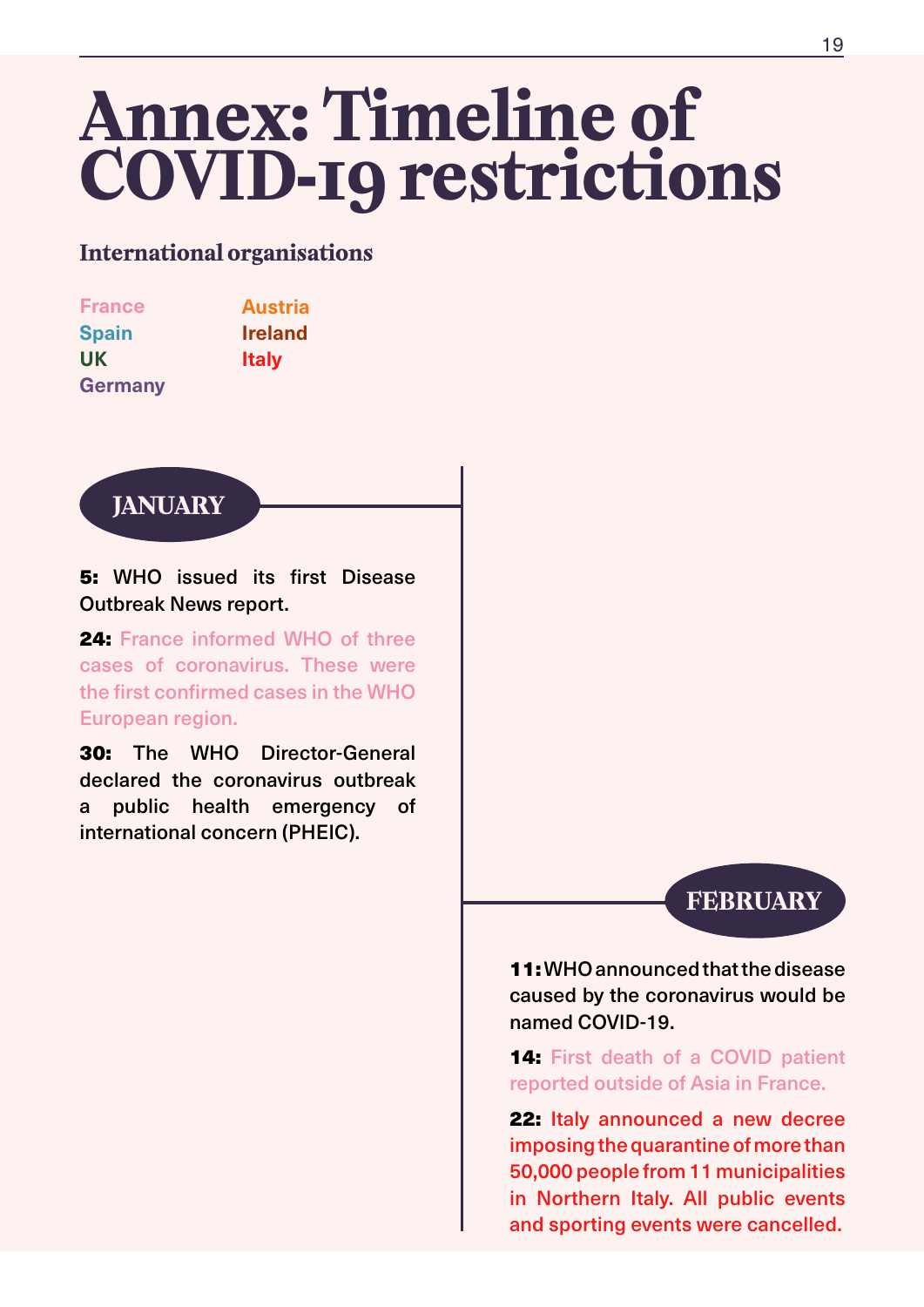### **MARCH**

4: Italy imposed the shutdown of all schools and universities nationwide.

7: Italy approved a decree to lock down Lombardy and 14 other provinces in Veneto, Emilia-Romagna, Piedmont and Marche.

**9: First social distancing measure was introduced in** Spain.

**10: First school closures were introduced in Spain.** 

10: Mass gatherings with more than 1,000 participants were prohibited in Germany.

11: WHO made the assessment that COVID-19 could be characterised as a pandemic.

12: Ireland orders the closure of schools, colleges and public places.

13: The WHO Director-General said that Europe had become the epicentre of the pandemic with more reported cases and deaths than the rest of the world combined, apart from the People's Republic of China.

14: State of emergency and lockdown was announced in Spain.

16: Nationwide stay-at-home order was introduced in Austria.

**17:** Lockdown was introduced in France.

**18:** School closure was announced in the UK.

**20:** Closure of public venues was introduced in the UK.

22: Federal states and national government had jointly decided to implement a "contact ban" in Germany, limiting public gatherings and closing many businesses.

23: Stay-at-home order was announced in the UK.

30: Non-essential workers were announced to stay at home in Spain.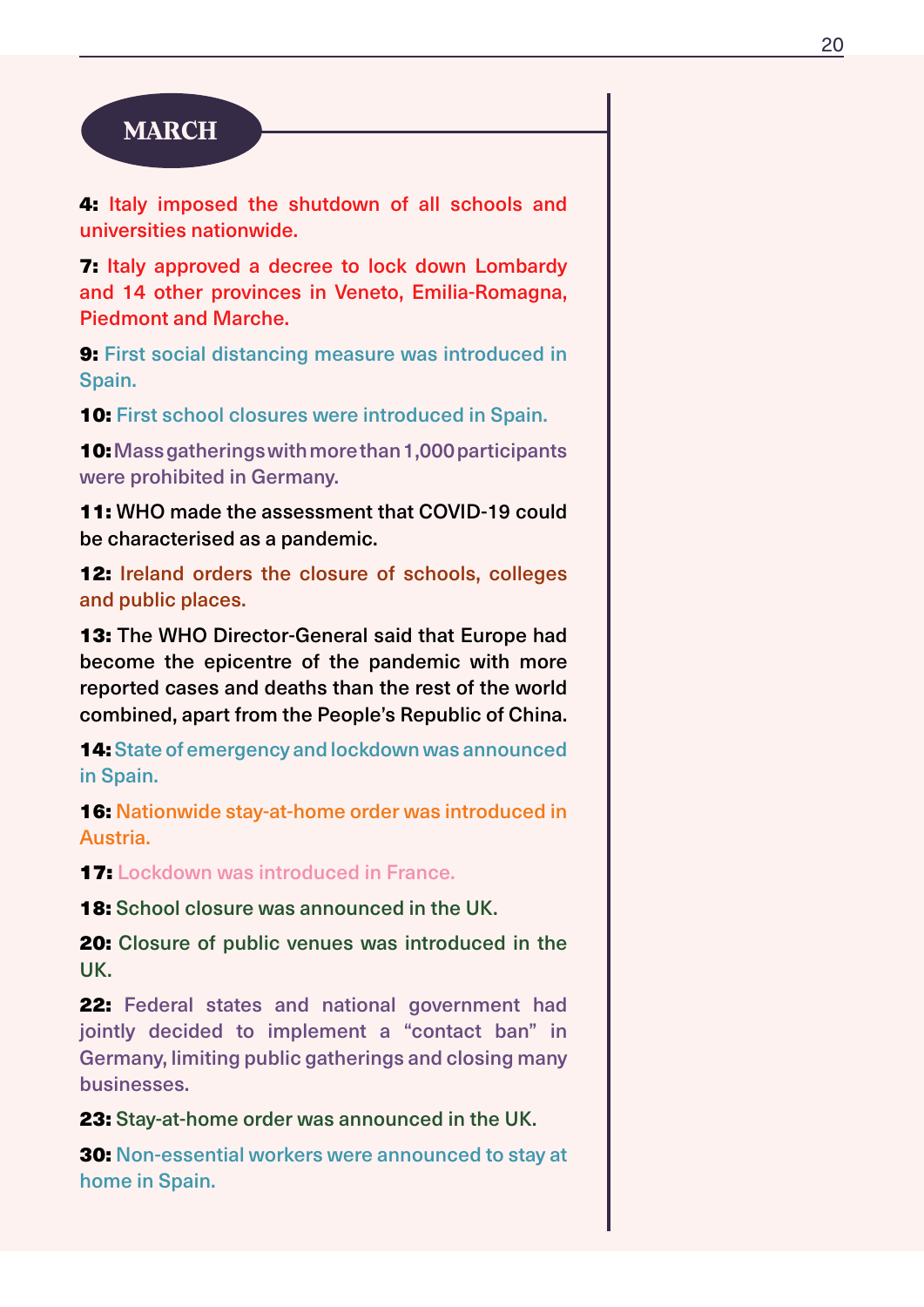### **APRIL**

4: WHO reported that over 1 million cases of COVID-19 had been confirmed worldwide, a more than tenfold increase in less than a month.

26: Children were allowed outside in Spain. **MAY**

### **JUNE**

1: Easing of restrictions introduced in the UK, with schools reopening.

2: Easing of restrictions introduced outside of Paris in France.

3: End of lockdown announced in Italy.

14: Cafes, restaurants and pubs were allowed to reopen in Paris, France.

21: State of emergency ended in Spain.

29: Ireland eased restrictions.

4: "Phase 2" starts in Italy, with travel between municipalities allowed only for work and health reasons, as well as for visits to relatives. The plan allowed the re-opening of manufacturing industries and construction sites, however schools and public venues stayed closed.

11: COVID-19 alert system entered into force in the UK.

18: In Italy, most businesses could reopen, and free movement was granted to all citizens within their region.

18-19: The 73rd World Health Assembly, the first ever to be held virtually, adopted a landmark resolution to bring the world together to fight the COVID-19 pandemic.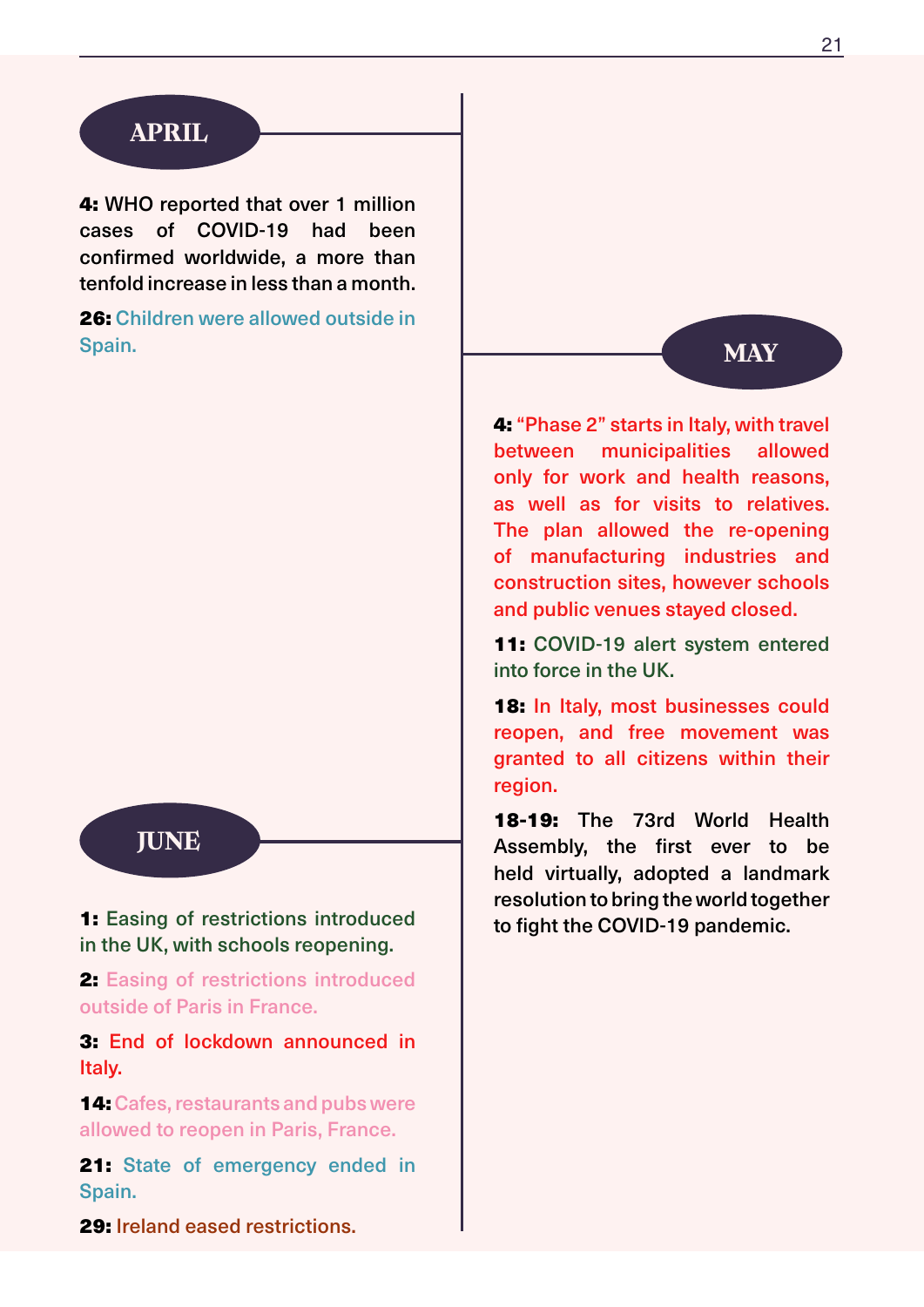### **JULY**

3: The European Centre for Disease Control and Prevention publishes its " Guidance on the provision of support for medically and socially vulnerable populations in EU/EEA countries and the United Kingdom during the COVID-19 pandemic", including information on sex workers.

6: WHO shared survey findings, showing that seventy-three countries have warned that they are at risk of stock-outs of antiretroviral (ARV) medicines as a result of the COVID-19 pandemic.

**10: Lockdown ends in France, with** restrictions on social distancing.

17: Catalonia forbids gatherings of more than 10 people.

21: Austria reintroduced face mask requirements inside supermarkets, banks and post offices.

24: Compulsory mask wearing in most indoor shops and public spaces introduced in the UK.

**15:** The Higher Administrative Court of North Rhine-Westphalia overturned the ban on prostitution issued in the course of the pandemic; in Hamburg, Bremen and Schleswig-Holstein, sex workers could also return to work (business owners initiated).

### **AUGUST**

7: Closing nightclubs, banning smoking outdoors if social distancing was not possible, and compulsory wearing of face masks in public was **SEPTEMBER Introduced in Spain.**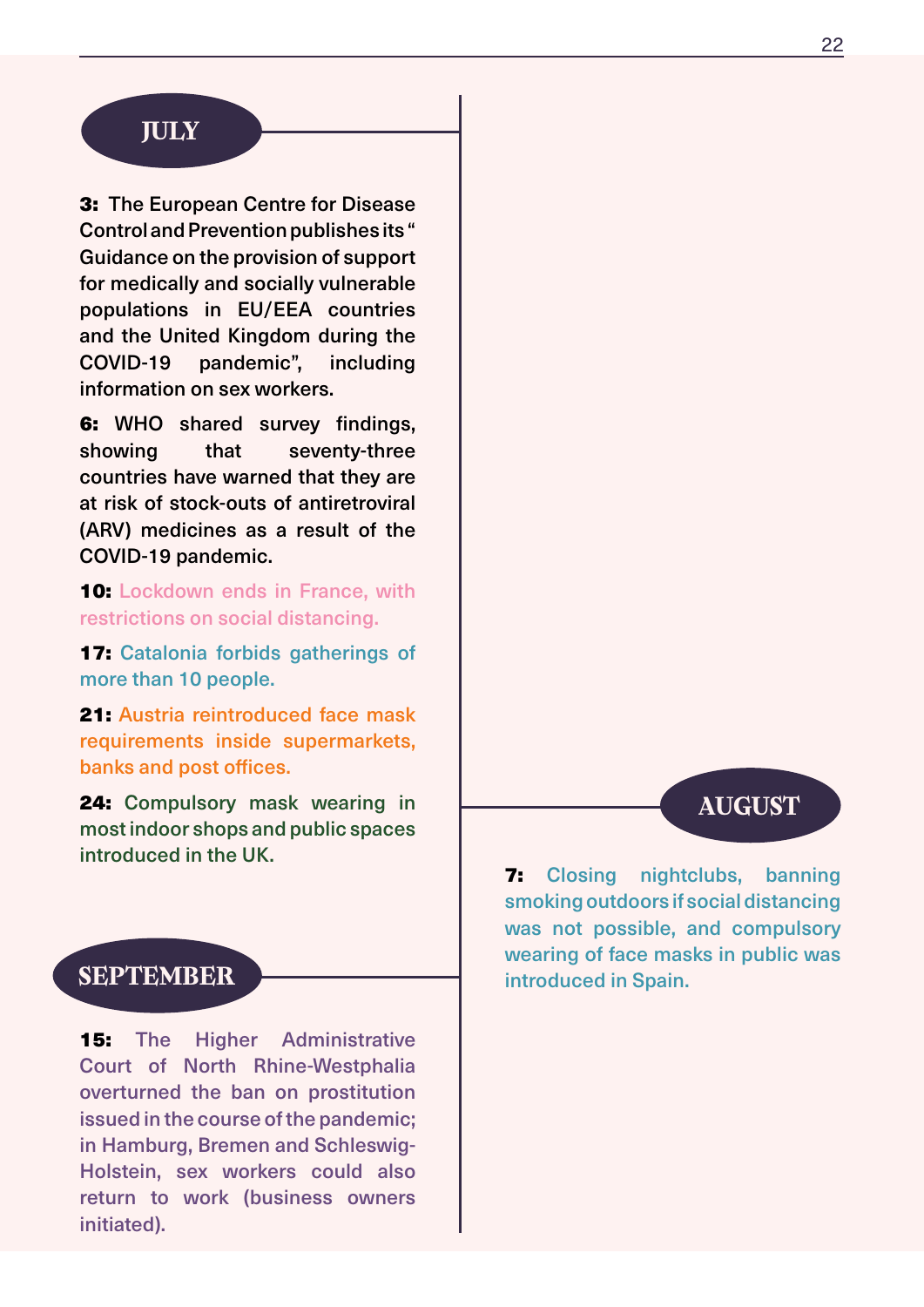### **OCTOBER**

1: Partial lockdown introduced in Madrid, Spain.

5: Pubs, restaurants and cafes closed in Paris, France.

5: WHO shared survey findings showing that the COVID-19 pandemic has disrupted or halted critical mental health services in 93% of the 130 countries covered.

7: Compulsory use of protection masks outdoors was introduced in Italy.

**10:** Curfews were introduced in France.

13: Stricter rules on gatherings introduced in Italy.

21: Ireland implements lockdown restrictions nationwide.

24: Second national lockdown begins in France.

25: The government of Spain reimposed a state of emergency across the country and introduced a national curfew.



11: The European Commission, France, Spain, the Republic of Korea and the Bill & Melinda Gates Foundation pledged US\$360 million to COVAX, the Vaccines Pillar of the Access to COVID-19 (ACT) Accelerator, at the Paris Peace Forum.

#### **DECEMBER**

16: Germany entered a hard lockdown, closing schools and nonessential businesses.

19: It was announced that a new "tier four" measure would be applied to London, Kent, Essex, Bedfordshire and Hertfordshire, to try to control the spread of a new variant of the virus with higher virulence. The majority of the EU closed its borders to people entering from the UK.

26: Austria introduced another lockdown.